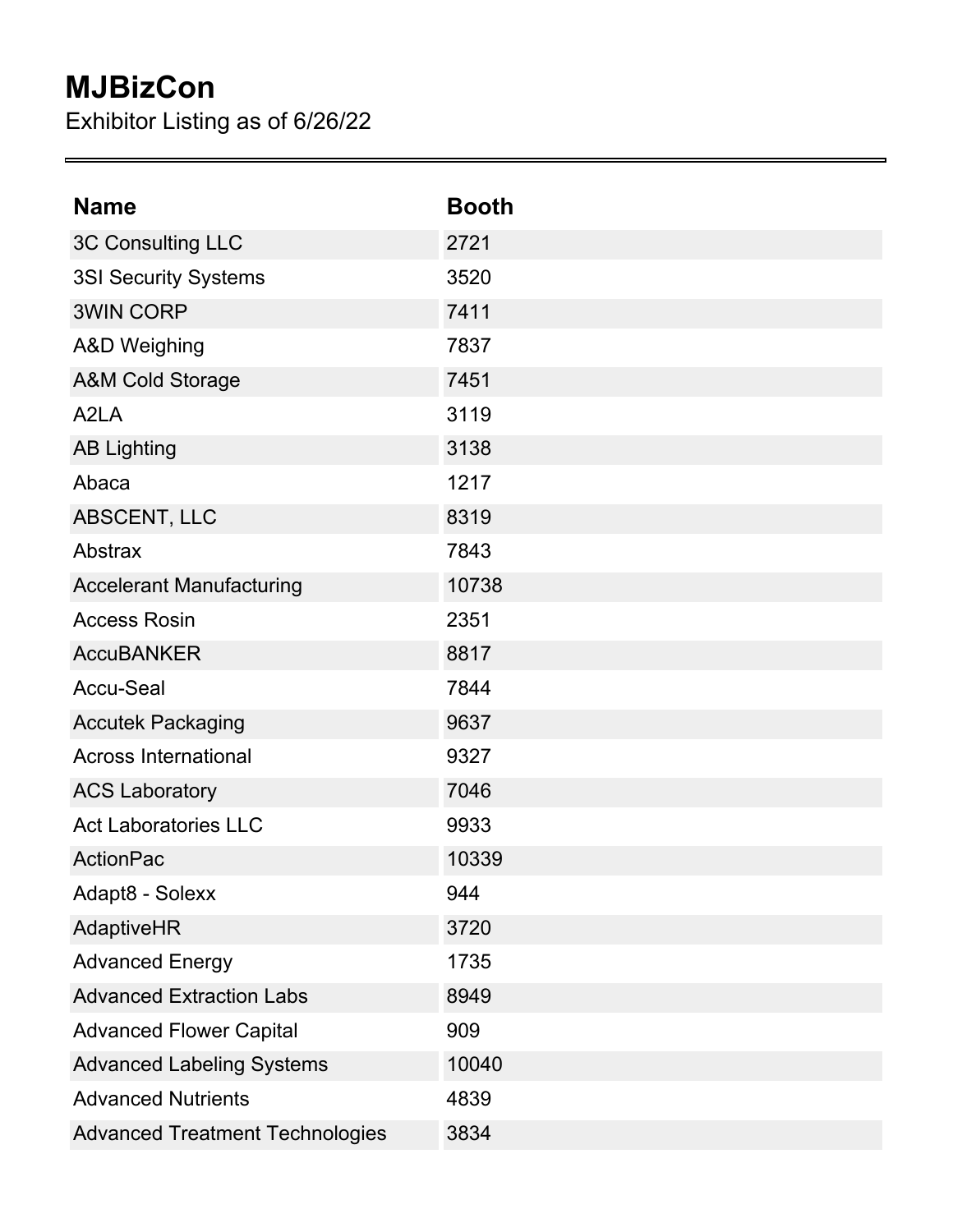| Aeromixer                         | 3751                    |
|-----------------------------------|-------------------------|
| <b>AEssenseGrows</b>              | 527                     |
| Afinia Label                      | 6537                    |
| Agdia, Inc                        | 10239, 1539             |
| <b>Agilent Technologies</b>       | 6745                    |
| Agnetix                           | 2051                    |
| Agrify                            | 427, 433, 439, 445, 451 |
| Agrinomix                         | 2945                    |
| <b>Agritainer Technologies</b>    | 4239                    |
| Agronomic IQ                      | 1127                    |
| Agrowtek Inc                      | 5233                    |
| Al Grow, LLC                      | 4051                    |
| <b>AIR Sniper</b>                 | 1535                    |
| <b>Airganics Filtration</b>       | 741                     |
| AiroClean420                      | 1439                    |
| AirROS by SAGE Industrial         | 2141                    |
| AJPS, Inc.                        | 3016                    |
| Akerna                            | 619                     |
| Alconox, Inc.                     | 7037                    |
| <b>Alcott Enterprises</b>         | 1413                    |
| <b>ALIEN® Hydroponics</b>         | 4351                    |
| <b>Alpine Chillers</b>            | 9556                    |
| <b>American Grow Products</b>     | 1951                    |
| American International Container  | 8248                    |
| <b>American Security Products</b> | 2209                    |
| AmeriCoco-FiberDust               | 5124                    |
| Amerilux International            | 1812                    |
| <b>AmeriPanel</b>                 | 4933                    |
| AmeriVacS                         | 1229                    |
| Amoretti                          | 8009                    |
| <b>Anatis Bioprotection</b>       | 2439                    |
| Anden                             | 1239                    |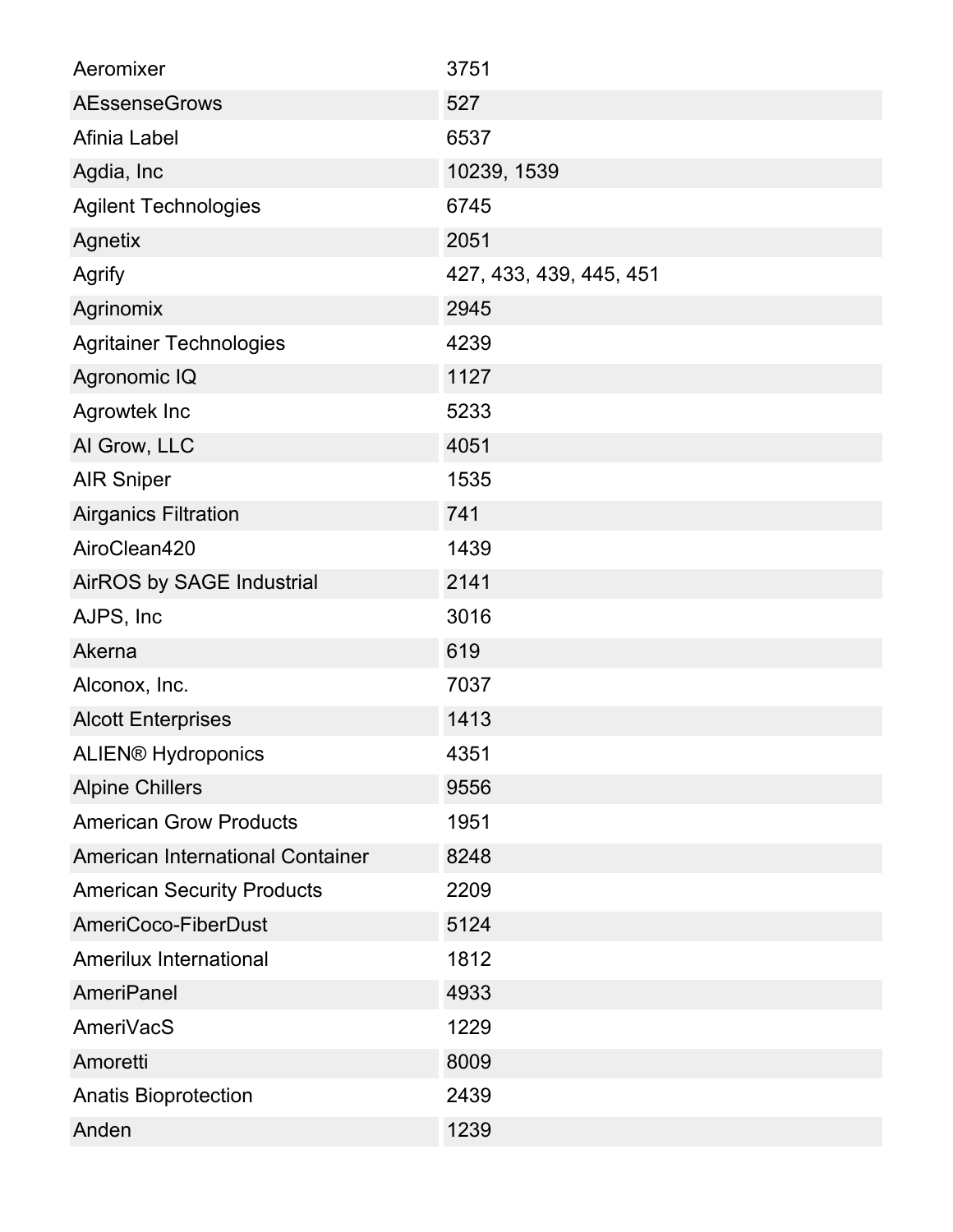| Anderson Injectors                   | 3344  |
|--------------------------------------|-------|
| Anion                                | 6445  |
| <b>Ansell Healthcare LLC</b>         | 7247  |
| <b>Antares Health Products</b>       | 9457  |
| <b>Apache Stainless</b>              | 7152  |
| <b>APG Cash Drawer</b>               | 6607  |
| <b>Apical Consultations</b>          | 10445 |
| Apogee Instruments, Inc.             | 2441  |
| Appi Energy                          | 2219  |
| <b>Aptia Engineering</b>             | 8728  |
| <b>Ardent Cannabis</b>               | 6801  |
| <b>Argus Controls &amp; Conviron</b> | 2027  |
| A-ROO Company                        | 9837  |
| <b>ARTIFISOL LIGHTING</b>            | 6505  |
| <b>AssurPack LLC</b>                 | 7826  |
| <b>ASTM INTERNATIONAL</b>            | 508   |
| <b>Astrica Scientific</b>            | 3749  |
| <b>AT Information Products</b>       | 7253  |
| ATG Pharma Inc.                      | 9427  |
| Athena Ag                            | 3135  |
| <b>Atlantic Safety Products</b>      | 4533  |
| <b>Atlas Greenhouse</b>              | 3345  |
| <b>ATM Headquarters</b>              | 3918  |
| <b>ATM Merchant Systems</b>          | 2117  |
| Atmosphere Inc.                      | 539   |
| <b>Australis Capital</b>             | 2941  |
| AuthentiBrand Inc. / HoloShield      | 6943  |
| <b>AUXO</b>                          | 7005  |
| <b>AVD - Advanced Vapor Devices</b>  | 8215  |
| <b>Avery WePrint Labels</b>          | 9833  |
| Avivatech                            | 1013  |
| Axeon                                | 3732  |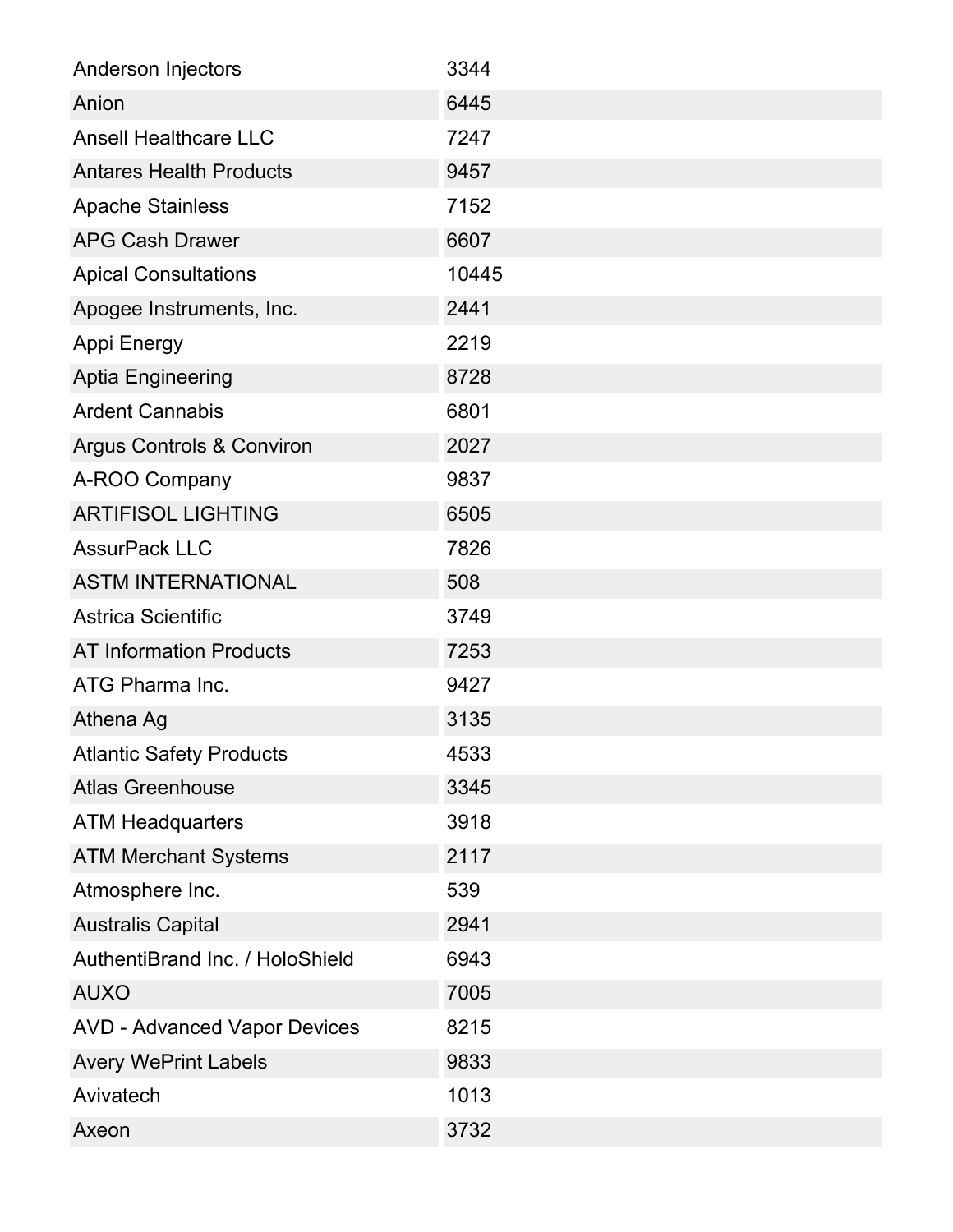| Azuca                                  | 8718  |
|----------------------------------------|-------|
| Babala (Xiamen) Agri-tech Co., Ltd.    | 3438  |
| <b>Baker Perkins</b>                   | 8727  |
| <b>Bankcard International Group</b>    | 613   |
| BarTender® by Seagull Scientific       | 6849  |
| Beaker & Wrench                        | 9336  |
| Bear Rootz Inc.                        | 7109  |
| <b>Bellpark Horticulture</b>           | 1633  |
| <b>Berbix</b>                          | 1708  |
| <b>Best Damn Gummys</b>                | 9353  |
| <b>BFG Supply Co</b>                   | 3449  |
| <b>BIC</b>                             | 7417  |
| <b>Bingman Construction Company</b>    | 2427  |
| <b>Bio Hazard Inc</b>                  | 9227  |
| <b>BioAg</b>                           | 2434  |
| <b>Bioline Agrosciences</b>            | 1412  |
| Biologix, LLC                          | 11124 |
| bioMérieux Inc.                        | 634   |
| Biomist, Inc.                          | 6628  |
| <b>BIOS Lighting</b>                   | 1245  |
| <b>Biosafe Systems</b>                 | 3145  |
| <b>BioTherm</b>                        | 3045  |
| <b>Black Mamba</b>                     | 2035  |
| <b>Blackmore</b>                       | 3445  |
| <b>Blaze Solutions</b>                 | 813   |
| <b>BOLD MAKER</b>                      | 8252  |
| <b>Boulder Creek Technologies, LLC</b> | 9049  |
| Boulderlamp, Inc                       | 3456  |
| <b>Boundless Technology</b>            | 7205  |
| <b>Boveda</b>                          | 3727  |
| <b>Bowl Buddy</b>                      | 7306  |
| <b>Breeza Industrial</b>               | 3936  |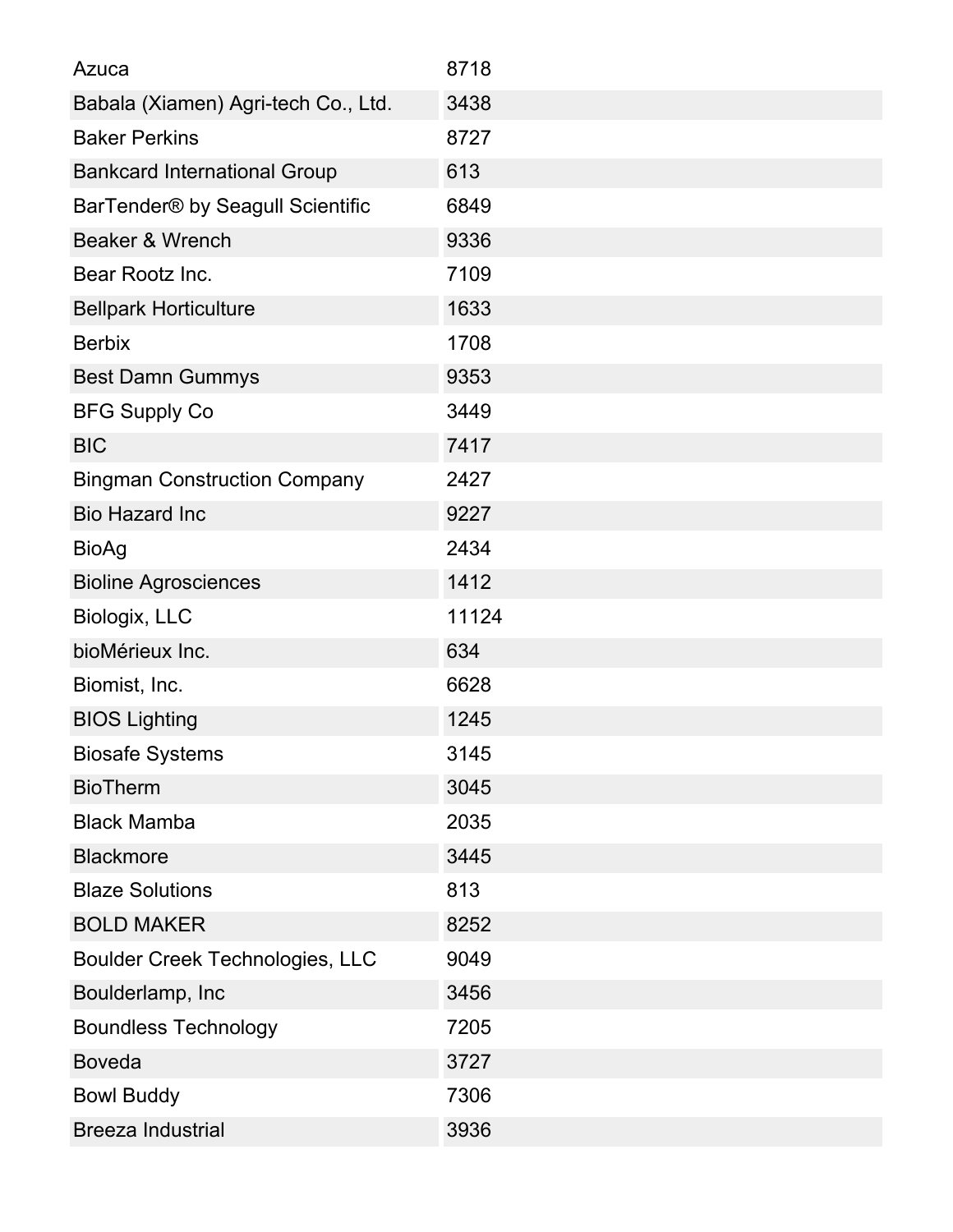| <b>Brightfield Group</b>                  | 1009       |
|-------------------------------------------|------------|
| <b>Brinks</b>                             | 1513       |
| <b>BriskHeat</b>                          | 7240       |
| <b>Bud Bar Displays</b>                   | 7617       |
| <b>Buddy Inc</b>                          | 6451       |
| <b>Budpop</b>                             | 10424      |
| <b>Busch Vacuum Solutions</b>             | 8726       |
| <b>Business Services Recharge Station</b> | 1707       |
| <b>BVB Substrates</b>                     | 1448       |
| <b>Byers Scientific</b>                   | 3639       |
| California LightWorks                     | 637        |
| <b>Calyx Containers</b>                   | 8637       |
| <b>Camo Natural Leaf Wraps</b>            | 6504       |
| <b>Canadian Securities Exchange</b>       | 1216       |
| <b>Canapa Valley Farms</b>                | 4332, 4333 |
| <b>Candy Pros</b>                         | 8927       |
| CandyWorx                                 | 6541       |
| Canix                                     | 1819       |
| <b>Cann Systems LLC</b>                   | 2735       |
| <b>Canna Brand Solutions</b>              | 10036      |
| <b>Cannabis Business Times</b>            | 3120       |
| <b>Cannabis Centrifuges</b>               | 7948       |
| <b>Cannabis Creative Group</b>            | 6401       |
| <b>Cannabis Insurance Consultants</b>     | 407        |
| <b>Cannabis Irrigation Supply</b>         | 2845       |
| <b>Cannabis Science and Technology</b>    |            |
|                                           | 1615       |
| <b>Cannabis Talk 101</b>                  | 4839       |
| <b>CannaBIZ Collects</b>                  | 513        |
| Cannabiz Media                            | 819        |
| Cannabiz Wholesaler Magazine              | 509        |
| CannabizTeam                              | 1720       |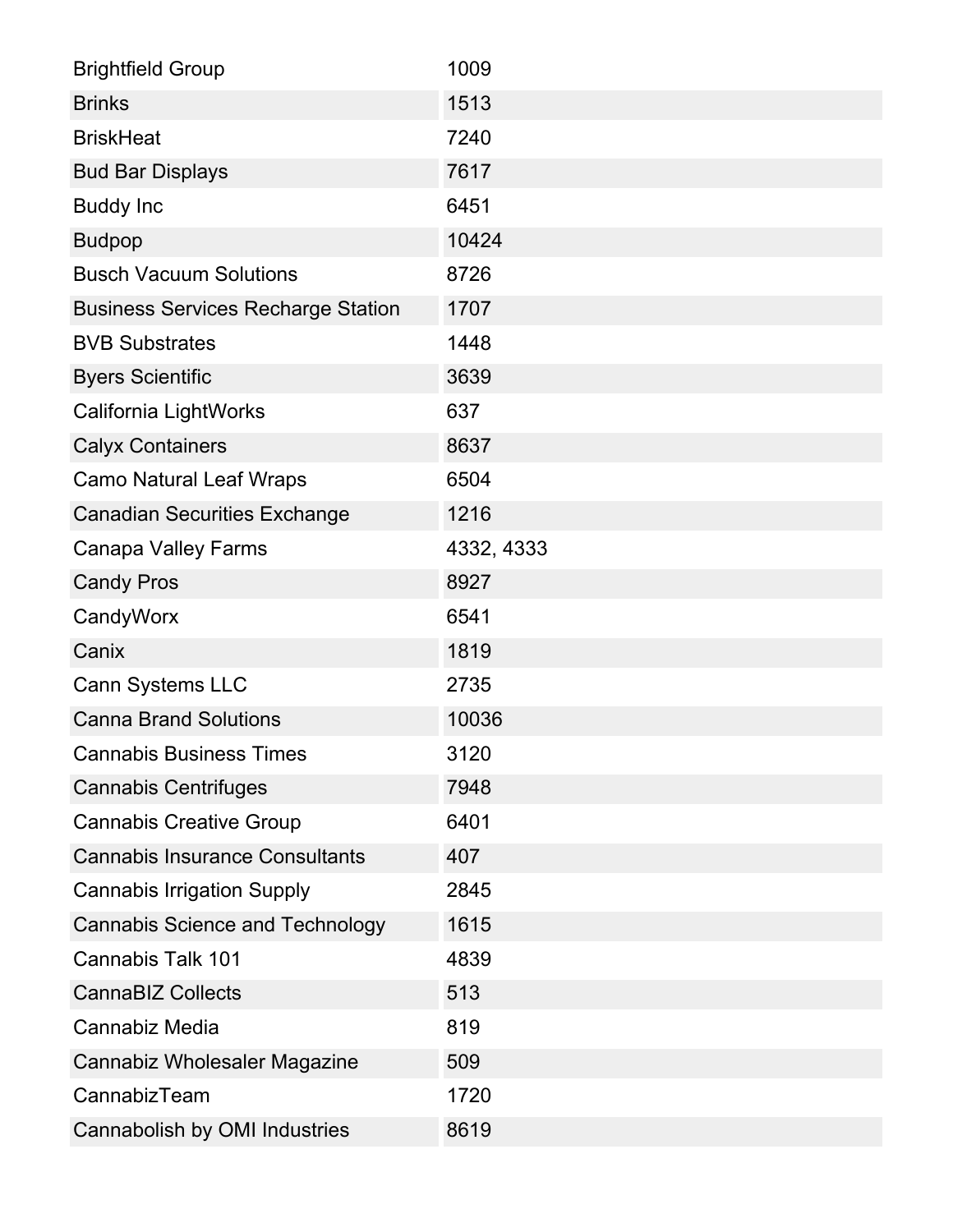| <b>CannaBusiness ERP</b>                          | 1219  |
|---------------------------------------------------|-------|
| Cannabusters, Inc.                                | 645   |
| CannaCarton                                       | 9631  |
| Cannafuge                                         | 9536  |
| <b>CannaPoint / Mariner Business</b><br>Solutions | 1618  |
| Cannaquip                                         | 4251  |
| Cannasure Insurance Services, LLC                 | 2021  |
| CannaTrue by CBG Biotech                          | 7032  |
| CannaZip                                          | 7830  |
| Canndelta                                         | 807   |
| <b>CannGen Insurance Services LLC</b>             | 816   |
| CannVerify                                        | 6711  |
| Cannvital                                         | 7110  |
| Canopyflo                                         | 4045  |
| <b>Cascade Sciences</b>                           | 451   |
| <b>CCELL</b>                                      | 6817  |
| Ccp Industries Inc                                | 4433  |
| <b>Cedarstone Industry</b>                        | 7950  |
| CenturionPro Solutions Inc.                       | 7027  |
| <b>Ceres Greenhouse Solutions</b>                 | 745   |
| <b>CFOshare</b>                                   | 917   |
| <b>CGM LABDAQ</b>                                 | 615   |
| <b>Charles Beseler Company</b>                    | 6638  |
| <b>Cheef Botanicals</b>                           | 10425 |
| <b>Chemtainer Industries</b>                      | 2033  |
| <b>ChemTek</b>                                    | 10739 |
| Christopher V. Haro, CPA                          | 1619  |
| Chubby Gorilla, Inc.                              | 6427  |
| <b>CILICON</b>                                    | 8417  |
| CIMA CASH HANDLING AMERICA,<br>INC.               | 10125 |
| <b>City Trees</b>                                 | 9641  |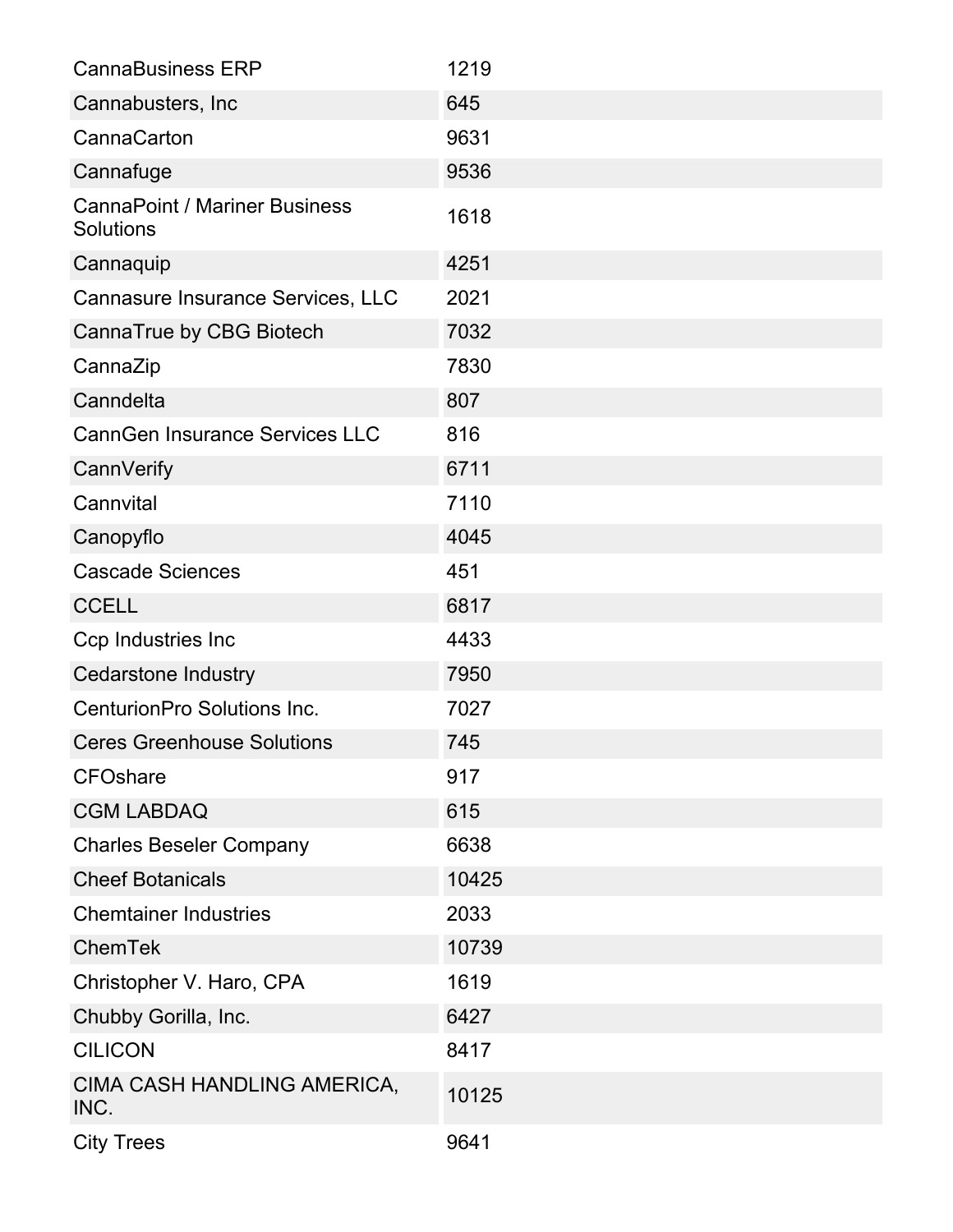| <b>Clark Food Service Equipment</b>       | 3013       |
|-------------------------------------------|------------|
| <b>CleanLeaf Air Filtration Systems</b>   | 4039       |
| Clear Cannabis Inc.                       | 8717       |
| <b>ClearBags</b>                          | 7633       |
| <b>ClearSolv</b>                          | 7344       |
| <b>Cleveland Equipment and Machinery</b>  | 7832       |
| <b>CNT</b>                                | 7127       |
| CO2Meter, Inc.                            | 1538       |
| <b>Coastal Vape Co</b>                    | 10228      |
| Coirgro                                   | 3256       |
| <b>Colorado Extraction Systems</b>        | 6627       |
| <b>Compliant Packaging LLC</b>            | 10639      |
| <b>Comprehensive Cultivation Services</b> | 1313       |
| Compu-Aire, Inc.                          | 3848       |
| <b>Confections Unlimited, LLC</b>         | 7705       |
| <b>Conley's Greenhouse Manufacturing</b>  | 535        |
| <b>Consor IP Experts</b>                  | 1108       |
| <b>Contact Wireless</b>                   | 814        |
| <b>Contempo Specialty Packaging</b>       | 8540, 9027 |
| Cool Clean Technologies, LLC              | 9326       |
| <b>CORE Design Group</b>                  | 4229       |
| <b>Cova Software</b>                      | 419        |
| <b>Cover Cannabis</b>                     | 2020       |
| <b>Crane Composites</b>                   | 845        |
| <b>CRATIV Packaging</b>                   | 7140       |
| Cravo Equipment Ltd.                      | 2948       |
| <b>Creative Cannabis Promotions</b>       | 7236       |
| <b>Credence Engineering Inc.</b>          | 9751       |
| <b>Credit Union 1</b>                     | 2119       |
| <b>Crescent Canna</b>                     | 7805       |
| <b>Critical Climate</b>                   | 4143       |
| Cropsalt                                  | 3634       |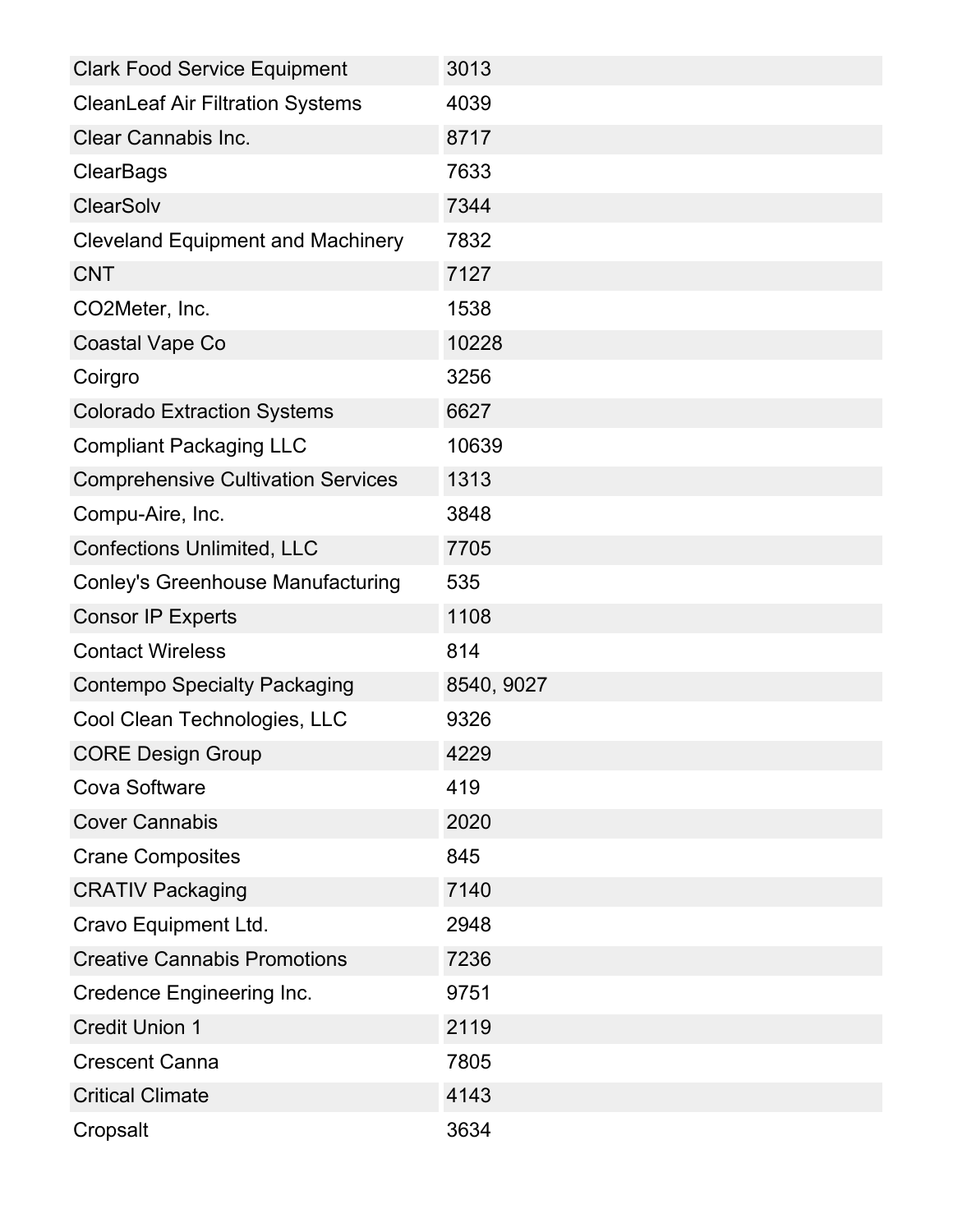| <b>Crown Iron Works</b>                                               | 8240       |
|-----------------------------------------------------------------------|------------|
| Cryometrix                                                            | 7852       |
| Cultivatd                                                             | 1112       |
| <b>Cultivation Products &amp; Services</b><br><b>Recharge Station</b> | 1135       |
| <b>Cultivation Structures &amp; Equipment</b>                         | 3938       |
| Cure <sub>8</sub>                                                     | 6403       |
| Curetube                                                              | 2443       |
| <b>Current Culture H2O</b>                                            | 1037       |
| <b>CurTec</b>                                                         | 9249       |
| Custom America, Inc.                                                  | 6606       |
| <b>Custom Cones USA</b>                                               | 1918, 9237 |
| <b>Custom Pak Solutions</b>                                           | 7251       |
| Cvault/FreshStor                                                      | 7737       |
| <b>Cycling Frog</b>                                                   | 9111       |
| Dablicator™                                                           | 7642       |
| DAG (DominionAG)                                                      | 2437       |
| <b>DAG WorldWide LLC</b>                                              | 1015       |
| Dakine 420                                                            | 2431       |
| <b>Dalemark Industries</b>                                            | 8531       |
| <b>Damatex Control Systems</b>                                        | 2426       |
| DASERCO CANN                                                          | 2241       |
| Dashmile Technology                                                   | 8607       |
| <b>Decarbitation</b>                                                  | 8147       |
| Delta9 Systems & Color Label Solutions                                | 9026       |
| <b>DEMA Engineering</b>                                               | 3156       |
| Denali Innovations, LLC.                                              | 8431       |
| <b>Desert Aire LLC</b>                                                | 2935       |
| <b>Detroit Dispensing Solutions</b>                                   | 9347       |
| <b>Deutsche Process</b>                                               | 8827       |
| <b>DigiCan Printing</b>                                               | 9543       |
| <b>Dilution Solutions</b>                                             | 737        |
| Dimensional Insight                                                   | 2719       |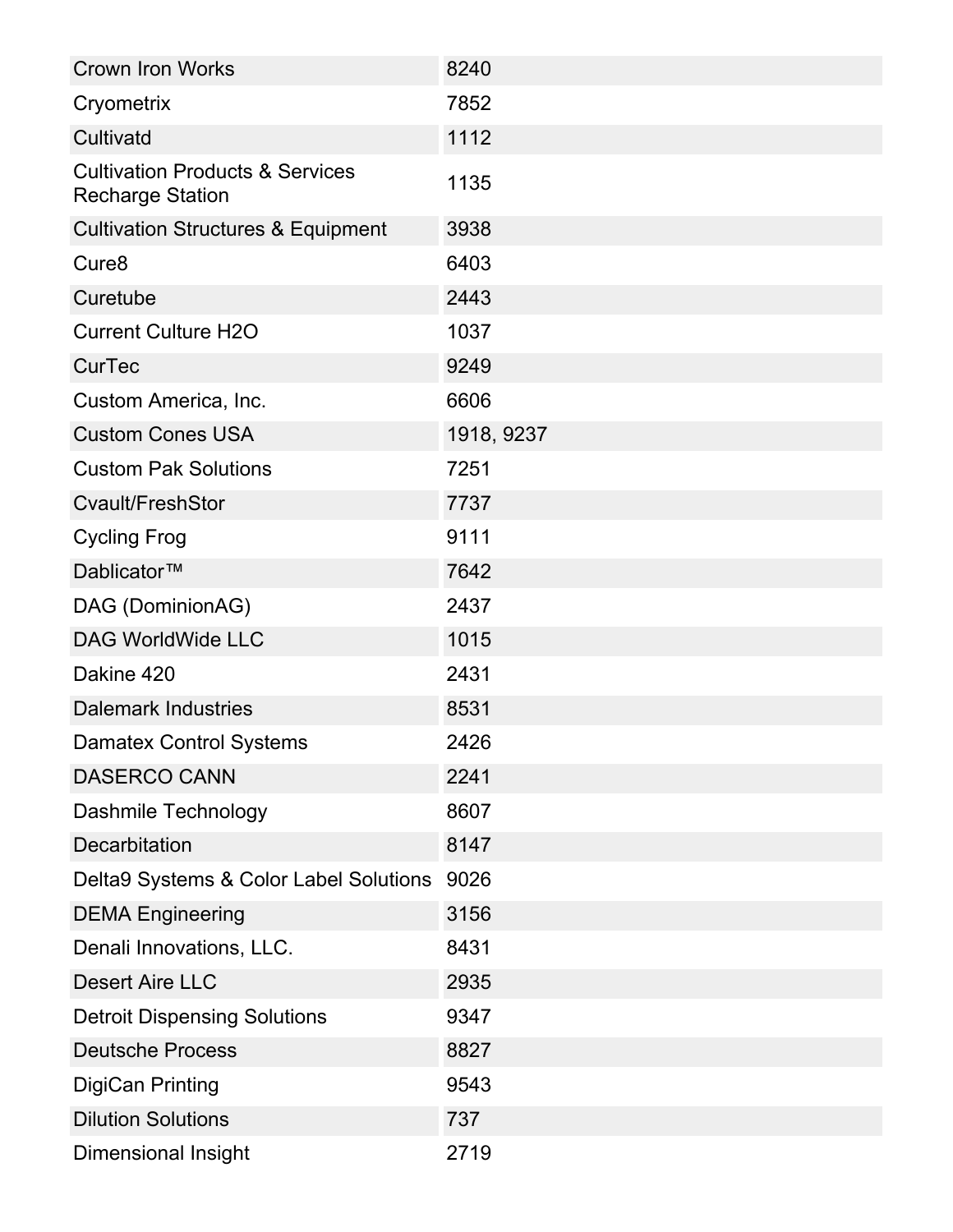| <b>DimLux Lighting</b>                               | 1639  |
|------------------------------------------------------|-------|
| <b>Dimplex Thermal Solutions</b>                     | 6937  |
| <b>Dispensary ATM Services</b>                       | 8914  |
| DisplayDispensary.com                                | 8013  |
| <b>Diversified Panel Systems</b>                     | 3149  |
| <b>Doctors Hemp Solutions</b>                        | 6810  |
| Dope Automation                                      | 7547  |
| Dosatron                                             | 736   |
| Dot It                                               | 10541 |
| <b>Dramm Corporation</b>                             | 3237  |
| Drug Plastics & Glass Co., Inc.                      | 6750  |
| DryGair - CannabiSolution                            | 1732  |
| Dura-Pack                                            | 6545  |
| <b>Dutch Leaf</b>                                    | 8405  |
| <b>Dutchie</b>                                       | 6415  |
| <b>Dyhydromatics</b>                                 | 9449  |
| <b>DYMAPAK</b>                                       | 7741  |
| <b>Dynamic Air Quality Solutions</b>                 | 1450  |
| E1011Labs                                            | 8209  |
| <b>Eagle Protect</b>                                 | 3218  |
| <b>Earth Juice</b>                                   | 4238  |
| eBottles420                                          | 6827  |
| EBS Ink-Jet Systems USA, Inc.                        | 7643  |
| <b>Echelon Supply and Service</b>                    | 2809  |
| Ecodyst, Inc.                                        | 9231  |
| Ecosorb by OMI Industries                            | 3233  |
| <b>Edwards Label</b>                                 | 8158  |
| Elder-Jones, Inc.                                    | 3019  |
| Electrivo                                            | 4530  |
| <b>Element Air by RGF</b>                            | 3347  |
| Elemental Container Inc. a Tournaire<br>S.A. Company | 9528  |
| <b>Emerald Green Technology</b>                      | 7244  |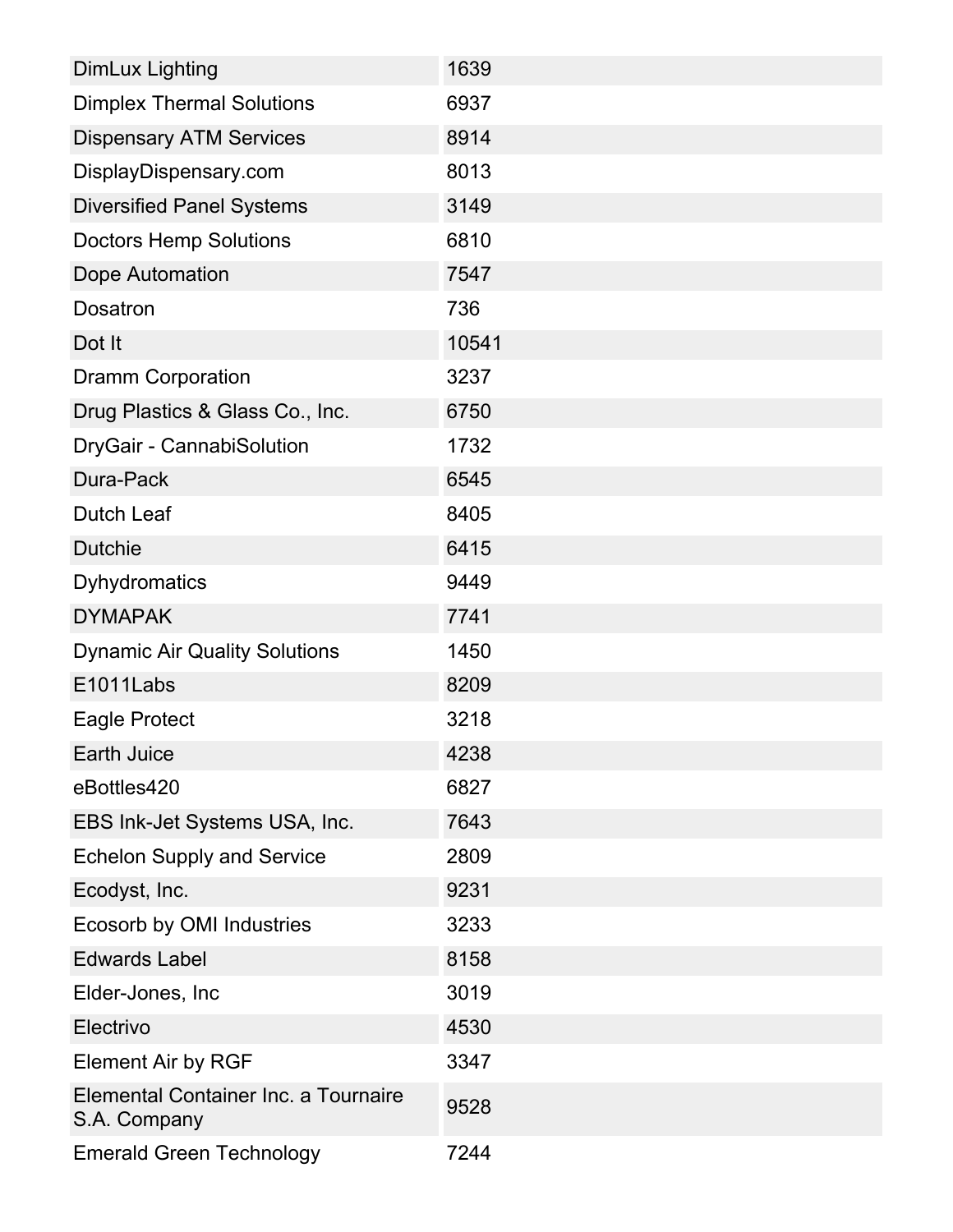| <b>Emerald Harvest</b>                   | 1045  |
|------------------------------------------|-------|
| <b>Emerald Scientific</b>                | 8539  |
| <b>ENCON Evaporators</b>                 | 1636  |
| <b>Entexs Corporation</b>                | 9337  |
| <b>Entourage Branding</b>                | 601   |
| <b>Environmental Plant Management</b>    | 3745  |
| <b>Enwave Corporation</b>                | 9929  |
| <b>EPSTEIN</b>                           | 2414  |
| <b>ERC Provider</b>                      | 700   |
| <b>Erika Record Baking Equipment</b>     | 8243  |
| <b>Eskatech</b>                          | 606   |
| <b>Estes Construction</b>                | 3041  |
| <b>Exaco Trading</b>                     | 4250  |
| Exergy                                   | 9030  |
| <b>Exhale Wellness</b>                   | 10428 |
| <b>Exotic Genetix</b>                    | 3207  |
| <b>Extract Consultants</b>               | 1444  |
| <b>ExtractCraft</b>                      | 7717  |
| <b>ExtractionTek Stainless</b>           | 9127  |
| <b>Extreme Microbial Technologies</b>    | 3053  |
| Extrutech Plastics, Inc.                 | 9526  |
| <b>EYE HORTILUX®</b>                     | 3527  |
| <b>EZ Trim Harvesting and Consulting</b> | 9743  |
| <b>EZ-CLONE</b>                          | 1851  |
| FabricAir, Inc.                          | 2703  |
| Far & Dotter                             | 2713  |
| <b>Feel Good Flavors</b>                 | 7809  |
| <b>Fiftyshot Unite Vapeware</b>          | 7553  |
| <b>FILAMATIC</b>                         | 7927  |
| <b>Filtrox</b>                           | 9549  |
| Fler                                     | 8813  |
| <b>Flowermate Technology LLC</b>         | 7811  |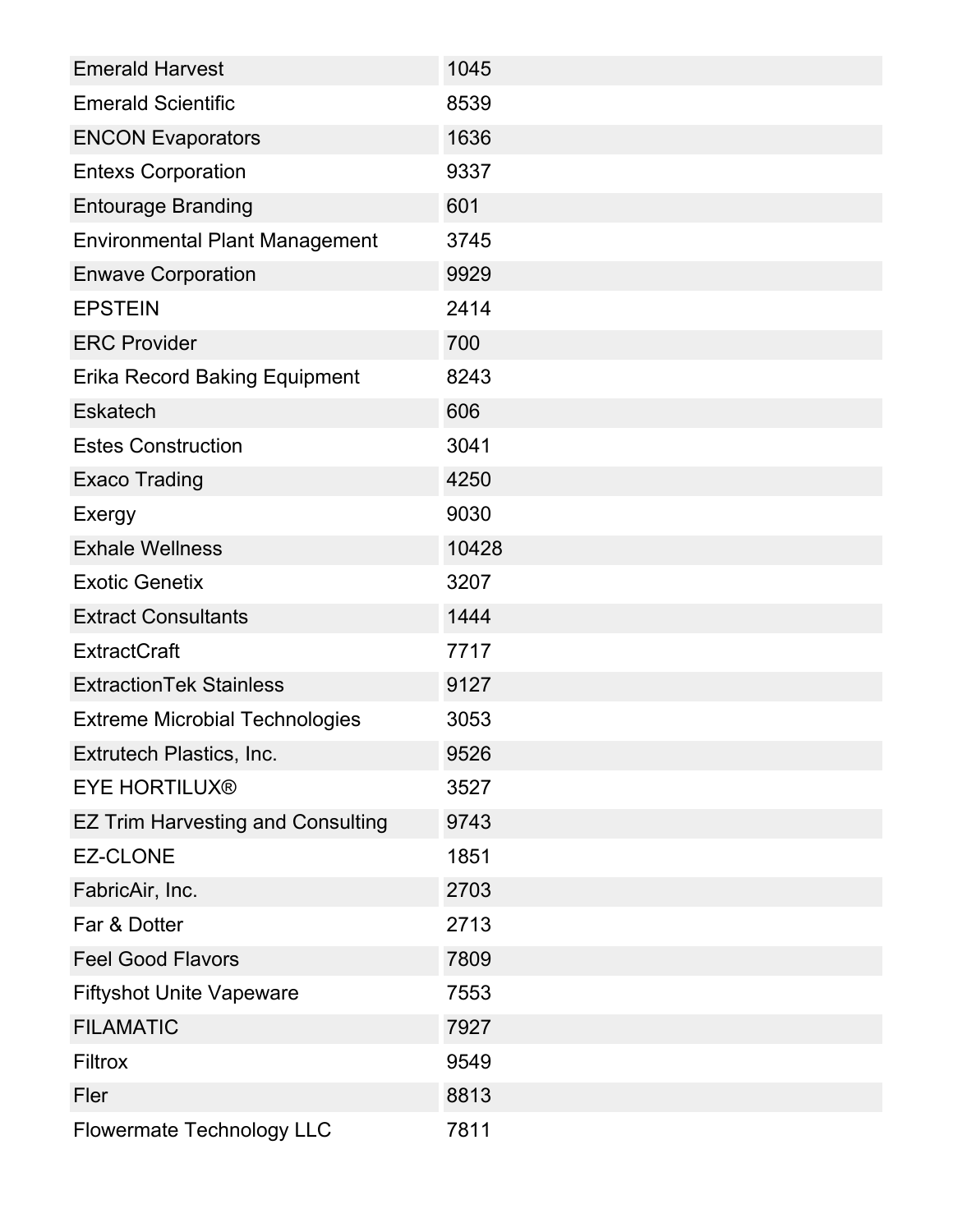| <b>Fluence</b>                          | 2927  |
|-----------------------------------------|-------|
| <b>Fluid Chillers</b>                   | 8443  |
| <b>FLUX Pumps Corporation</b>           | 7753  |
| Fogco Systems                           | 3526  |
| Fohse, Inc.                             | 627   |
| FolioGrow                               | 4031  |
| Forian                                  | 501   |
| <b>FoxFarm Soil &amp; Fertilizer Co</b> | 3737  |
| <b>Franklin Miller</b>                  | 10026 |
| Fresh-Aire UV                           | 1846  |
| Fritsch Milling & Sizing, USA Inc.      | 9342  |
| Front Row Ag                            | 846   |
| Fujian Sananbio technology Co., Ltd     | 3818  |
| Fujitsu Frontech North America Inc.     | 6706  |
| <b>FUL Beverage</b>                     | 4233  |
| Funkaway                                | 8216  |
| <b>Futur Vert Lighting</b>              | 1544  |
| <b>Futurola USA LLC</b>                 | 7211  |
| G&D Chillers, Inc.                      | 8631  |
| Gamer Packaging, Inc.                   | 9927  |
| GE Current, a Daintree company          | 1251  |
| <b>General Distributing</b>             | 8045  |
| Genetec                                 | 2318  |
| Genplant                                | 4425  |
| <b>GenTech Scientific LLC</b>           | 8247  |
| GeoShepard, Inc.                        | 3321  |
| <b>GF Piping Systems</b>                | 1644  |
| gGRO Horticulture                       | 4224  |
| <b>GGS Structures Inc.</b>              | 3426  |
| Gilson, Inc.                            | 7433  |
| <b>GLB Group Inc</b>                    | 9317  |
| Gleam Law, PLLC                         | 1319  |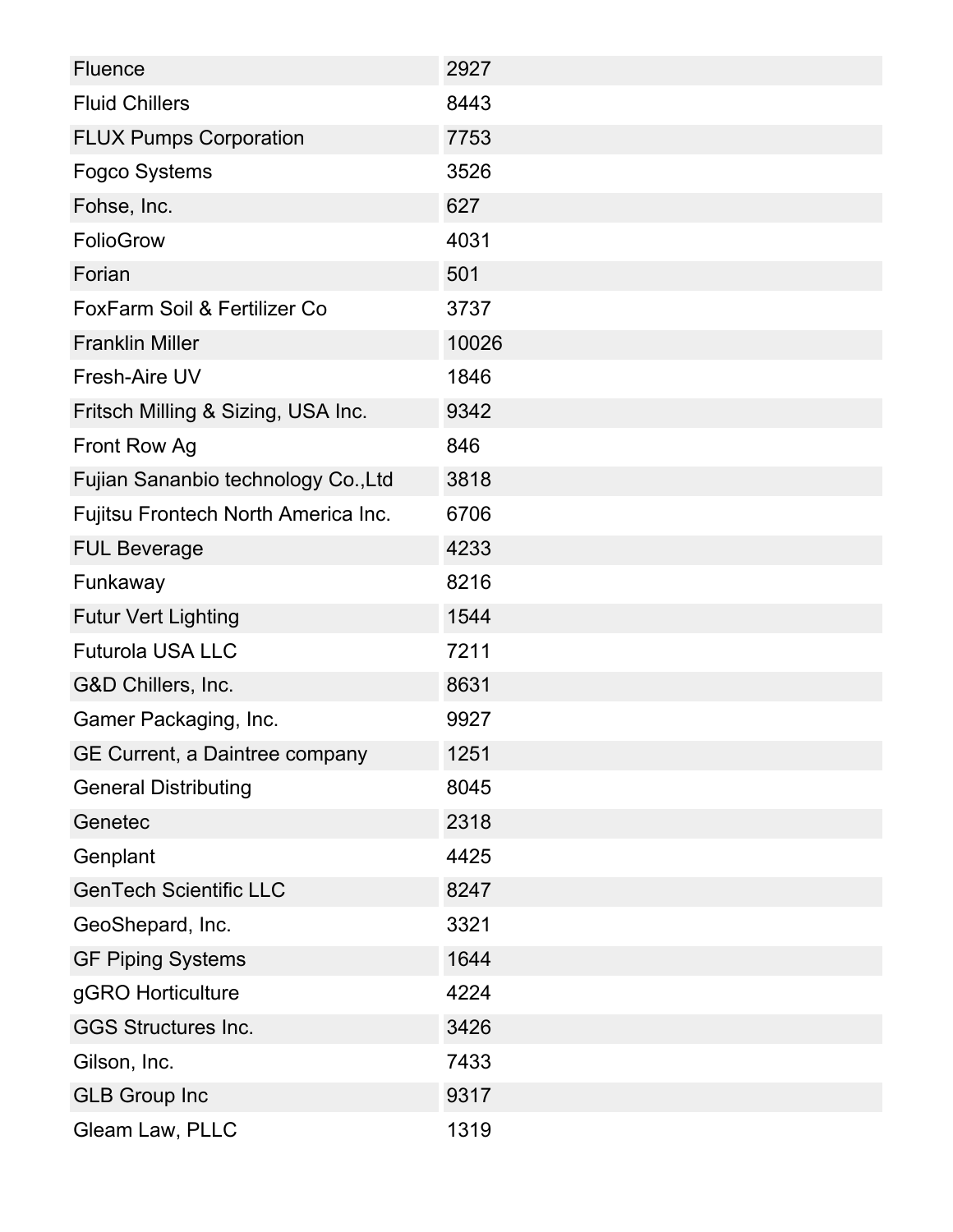| <b>Global Canna Packaging</b>      | 7632  |
|------------------------------------|-------|
| <b>Global Garden</b>               | 1638  |
| <b>Gold Coast Ingredients</b>      | 10325 |
| <b>Gold Leaf Packaging</b>         | 8536  |
| Golden Triangle Group Co., Ltd.    | 7141  |
| Goodwin                            | 1209  |
| <b>Gowling WLG</b>                 | 1218  |
| <b>GPA GLOBAL</b>                  | 7151  |
| Graco, Inc.                        | 10052 |
| <b>Grassroots Fabric Pots</b>      | 3545  |
| Gravis Law, PLLC                   | 3118  |
| <b>GRD</b>                         | 1427  |
| <b>Green Blazer</b>                | 4833  |
| <b>Green Rebates</b>               | 3357  |
| <b>Green Rush Packaging</b>        | 8051  |
| <b>Green Vault Systems</b>         | 6437  |
| <b>Green World Products</b>        | 7647  |
| Green420pack                       | 8151  |
| GreenBroz. Inc.                    | 8626  |
| <b>GreenLeaf Accounting</b>        | 1816  |
| <b>Greenlink Merchants</b>         | 1809  |
| Greenlyght                         | 10225 |
| Greentank                          | 9117  |
| GreenTrait™                        | 1717  |
| <b>Grenco Science</b>              | 8117  |
| <b>Griffin Greenhouse Supplies</b> | 4245  |
| <b>Groen Automation</b>            | 7350  |
| GroPro Corp                        | 4430  |
| <b>Grove Bags</b>                  | 6637  |
| <b>Grow Glide</b>                  | 547   |
| <b>Grow Merchandise</b>            | 7304  |
| <b>Grow Pros Solutions</b>         | 3845  |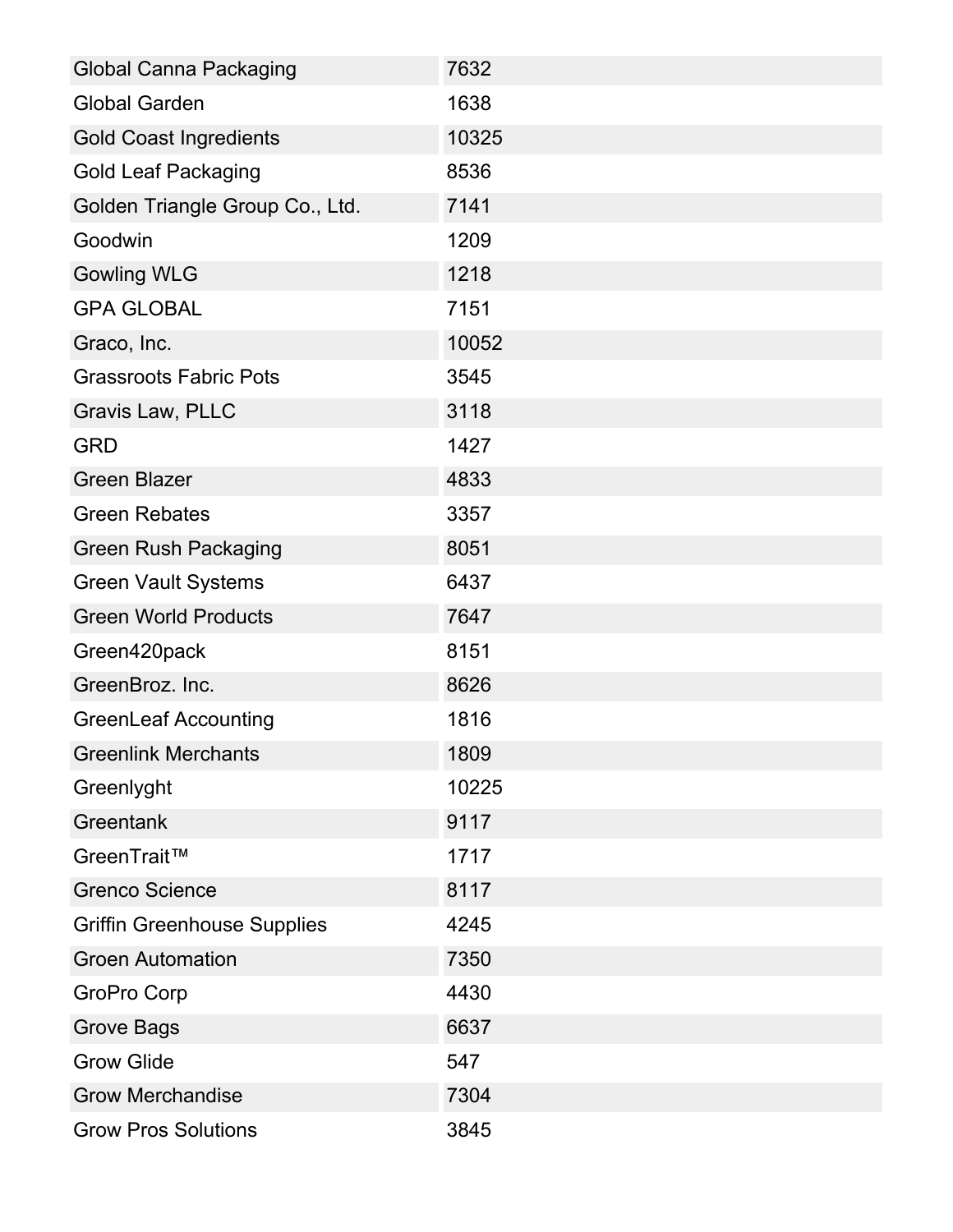| Grow Rebates by Lightning Grown                                | 4130                                                                                                 |
|----------------------------------------------------------------|------------------------------------------------------------------------------------------------------|
| <b>GrowDirector</b>                                            | 1418                                                                                                 |
| Grower's Ally                                                  | 3533                                                                                                 |
| <b>Grower's Choice</b>                                         | 1726, 1727                                                                                           |
| GrowGeneration Corp.                                           | 1837, 1935                                                                                           |
| <b>Growgenics LLC</b>                                          | 3057                                                                                                 |
| <b>GROWinBAG</b>                                               | 4338                                                                                                 |
| <b>GrowLight Heaven</b>                                        | 4932                                                                                                 |
| <b>GrowRay Technologies</b>                                    | 3434                                                                                                 |
| <b>GrowSpan Greenhouse Structures</b>                          | 1227                                                                                                 |
| Growvera                                                       | 4340                                                                                                 |
| <b>Grozone Control</b>                                         | 1546                                                                                                 |
| <b>Guangzhou Linong Lighting</b><br><b>Technology Co., Ltd</b> | 3433                                                                                                 |
| <b>H2O Engineering</b>                                         | 4639                                                                                                 |
| <b>HAL Extraction</b>                                          | 8142                                                                                                 |
| <b>Hall of Flowers Experience</b>                              | 9401, 9407, 9413, 9501, 9801, 9807, 9813                                                             |
| <b>Hamilton Devices</b>                                        | 6812                                                                                                 |
| Hanna Instruments by HRG                                       | 933                                                                                                  |
| <b>Hanwha Techwin America</b>                                  | 3819                                                                                                 |
| <b>Happy Head Marketing</b>                                    | 6409                                                                                                 |
| <b>Hardware Factory Store</b>                                  | 7237                                                                                                 |
| Harvest Supply Canada Inc.                                     | 9253                                                                                                 |
| Hashatron                                                      | 9149                                                                                                 |
| <b>Hawthorne Gardening Company</b>                             | 2126, 2128, 2130, 2132, 2134, 2136, 2139,<br>2226, 2238, 2239, 2327, 2329, 2331, 2335,<br>2337, 2338 |
| Haygrove                                                       | 750                                                                                                  |
| <b>Hayward Flow Control</b>                                    | 3852                                                                                                 |
| <b>HBI</b> International                                       | 8237                                                                                                 |
| Headset                                                        | 614                                                                                                  |
| <b>Heady Swabs</b>                                             | 8317                                                                                                 |
| Hefestus USA Inc.                                              | 9356                                                                                                 |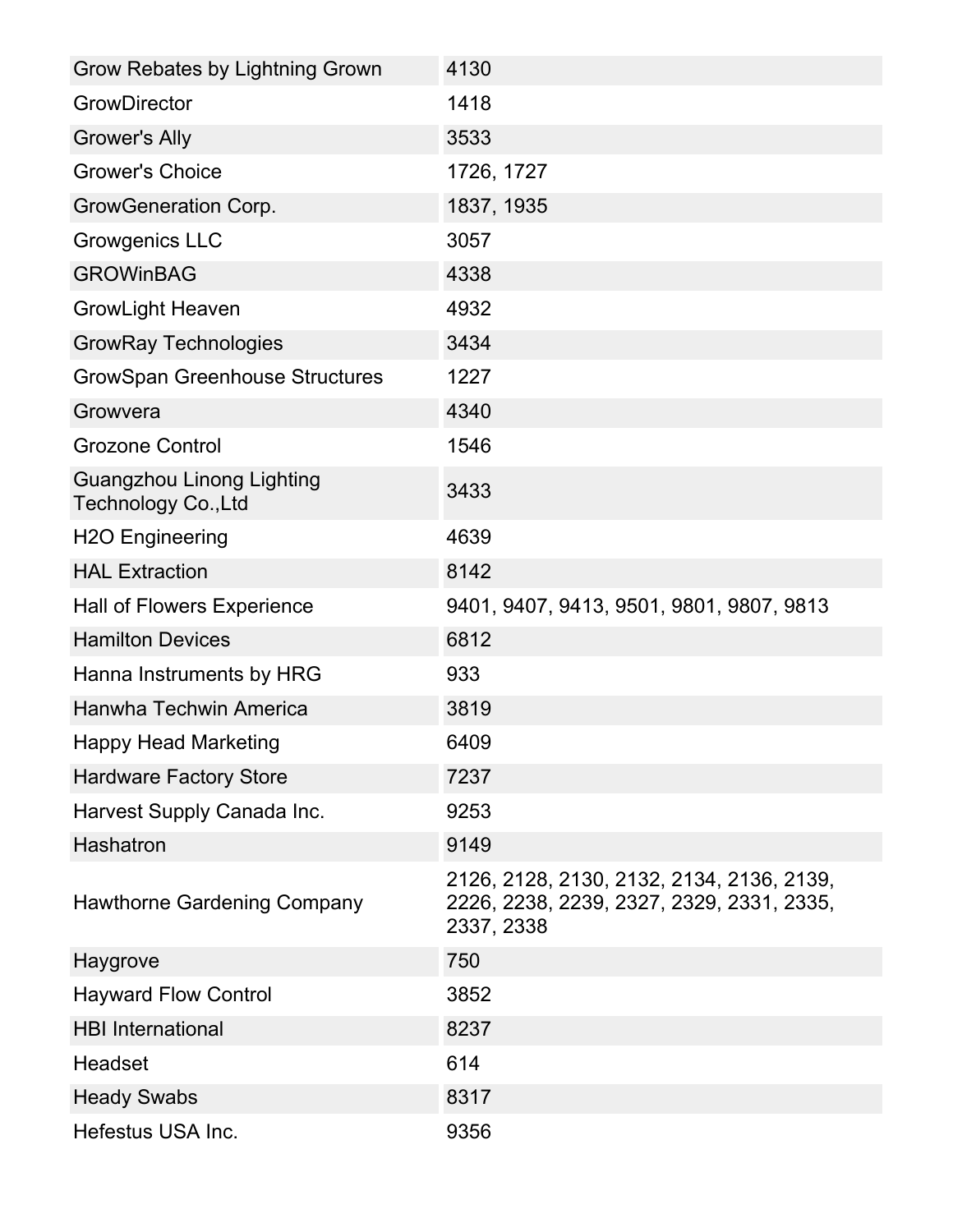| <b>Heinz Glas</b>                                               | 7245                |
|-----------------------------------------------------------------|---------------------|
| Heliospectra AB                                                 | 2849                |
| <b>HEMCO Corporation</b>                                        | 8149                |
| Hemper                                                          | 6611                |
| Hempire                                                         | 7917                |
| <b>Herb's Supply</b>                                            | 4131                |
| HERO Packaging, a div. of TARAL<br><b>Plastics</b>              | 7731                |
| Heyes Filters Inc.                                              | 8137                |
| <b>High Art Studios</b>                                         | 6601                |
| <b>High CBD Farms</b>                                           | 1541                |
| High On Love                                                    | 6608                |
| <b>High Tea Wraps</b>                                           | 7208                |
| High Tek USA, Inc.                                              | 8447                |
| <b>High Time Cards</b>                                          | 7006                |
| Hitachi Industrial Equipment &<br><b>Solutions America, LLC</b> | 8356                |
| <b>HK Technologies</b>                                          | 10338               |
| Hoffmann Neopac AG                                              | 7646                |
| <b>Holista Pet</b>                                              | 10528               |
| <b>Holland Green Science</b>                                    | 9257                |
| <b>Hollyweed CBD</b>                                            | 10429               |
| Hoogendoorn                                                     | 744                 |
| <b>Hoosier Custom Plastics, LLC</b>                             | 10238               |
| <b>HortGrow Solutions LLC</b>                                   | 1446                |
| <b>Hortibest LED Grow Light</b>                                 | 3528                |
| <b>Horticultural Rep Group</b>                                  | 1034, 836, 837, 840 |
| <b>Horticulture Lighting Group</b>                              | 4025                |
| Hourglass International, Inc.                                   | 2147                |
| <b>HPNow</b>                                                    | 3532                |
| <b>HUBER USA Inc</b>                                            | 8937                |
| <b>Humboldts Secrets</b>                                        | 4441                |
| <b>Hunter Industrial</b>                                        | 4129                |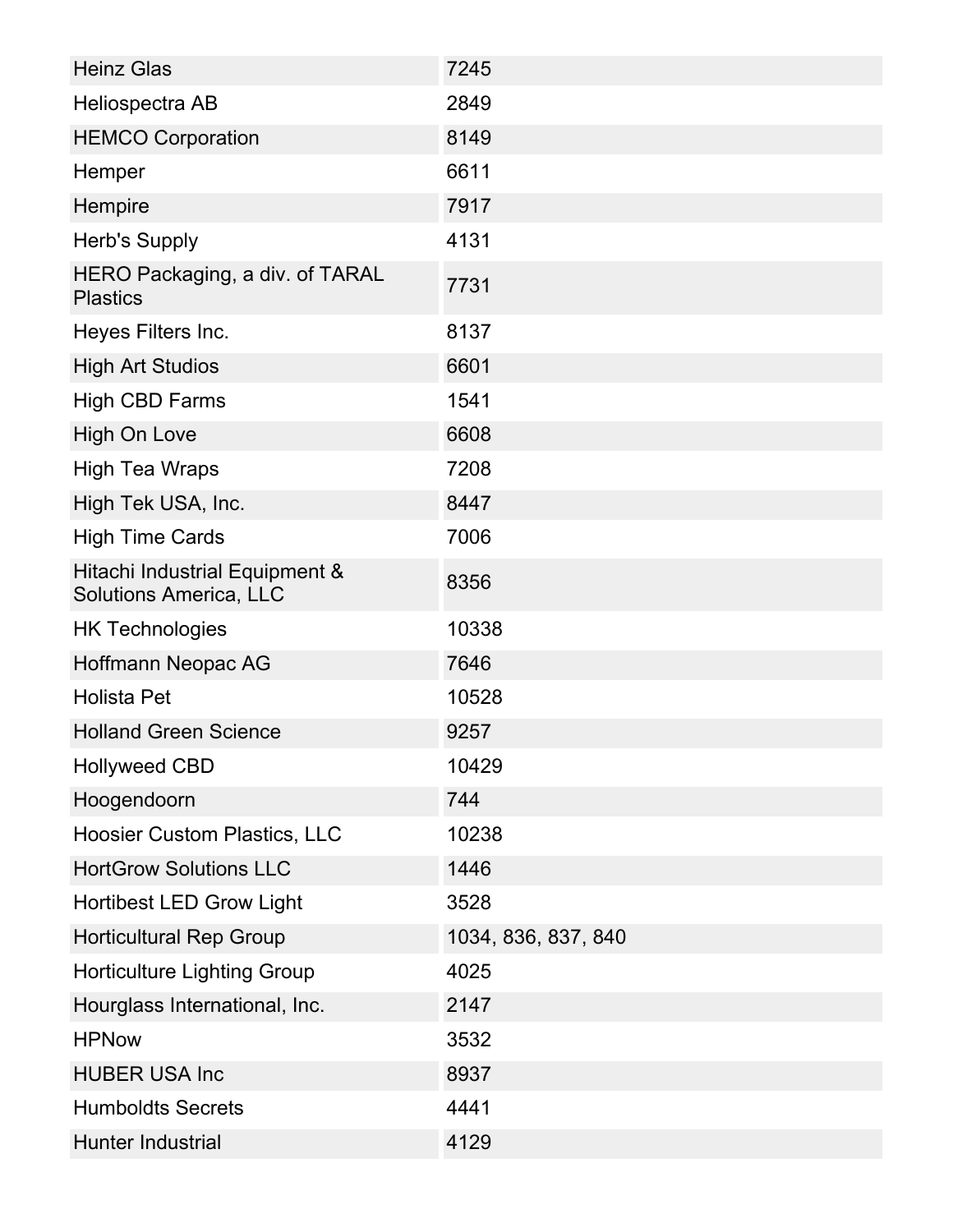| Hybrid Payroll - Ms. Mary Staffing     | 1712       |
|----------------------------------------|------------|
| <b>Hydra Unlimited</b>                 | 4139       |
| Hydro Grow Solutions, Inc.             | 4341       |
| Hydrofarm                              | 3827       |
| <b>Hydroponic Research</b>             | 3940       |
| <b>Hydrotek Hydroponics</b>            | 2138       |
| <b>HYGROZYME</b>                       | 2244       |
| <b>Hyosung</b>                         | 913        |
| Hytera US Inc.                         | 4638       |
| I.W. Tremont Co., Inc.                 | 7246       |
| <b>IDScan.net</b>                      | 2319       |
| <b>ifiGOURMET</b>                      | 10131      |
| <b>IHort LLC.</b>                      | 752        |
| <b>Ike's Products</b>                  | 3648       |
| <b>iKrusher</b>                        | 8905       |
| <b>IMA SpA</b>                         | 8033       |
| Image X Innovation                     | 1519, 2813 |
| <b>IMPAK CORPORATION</b>               | 8627       |
| Inca Trail Terpenes                    | 6551       |
| InCon Process Systems LLC.             | 9458       |
| <b>IndicaOnline</b>                    | 607        |
| <b>Indiva Advisors LLP</b>             | 906        |
| <b>Industrial Netting</b>              | 9538       |
| Industrial Sonomechanics, LLC          | 7937       |
| <b>Industrial Source</b>               | 8143       |
| <b>Infinity Manufacturing Concepts</b> | 8446       |
| Ingersoll-Rand Co                      | 740        |
| <b>Innovative Solutions</b>            | 3333       |
| <b>Integra Specialty Products</b>      | 1027       |
| <b>Intest Thermal Solutions</b>        | 9636       |
| In Tu Mobility                         | 8236       |
| IQ Backoffice                          | 2112       |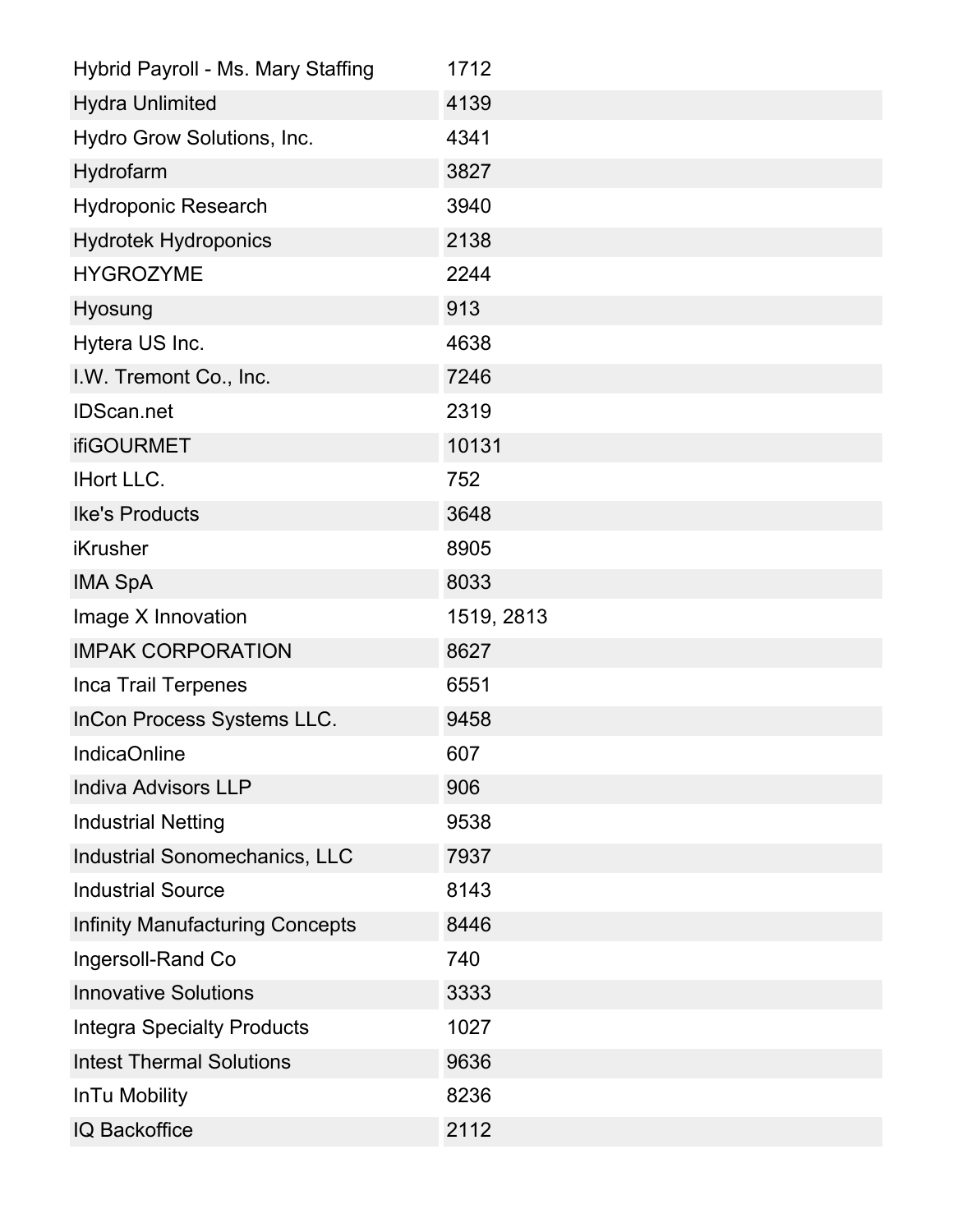| <b>Irrigation Design and Construction</b> | 3249  |
|-------------------------------------------|-------|
| <b>Irritec USA</b>                        | 4150  |
| Isolate Extraction Systems Inc.           | 7443  |
| <b>Ispire</b>                             | 6701  |
| <b>ItemGrabber Green</b>                  | 2818  |
| <b>IWDC - PurityPlus</b>                  | 8139  |
| <b>iX Biopharma Ltd</b>                   | 6814  |
| <b>J&amp;D Manufacturing</b>              | 3348  |
| <b>JR Peters</b>                          | 1947  |
| JULABO USA, Inc.                          | 8036  |
| <b>JWC Environmental</b>                  | 6630  |
| <b>Kaeser Compressors</b>                 | 7839  |
| Kandypens, Inc.                           | 8108  |
| KannaMill                                 | 9439  |
| Kaplan Industries Inc.                    | 8933  |
| <b>Kashmir Rolling Papers</b>             | 7009  |
| Kaufman McGowan PLLC                      | 401   |
| <b>KayaPush</b>                           | 612   |
| Kaycha Labs                               | 7348  |
| <b>KECO PUMP</b>                          | 9936  |
| <b>Key Grow Solutions</b>                 | 11224 |
| Kimtron                                   | 1057  |
| Kinematica                                | 10544 |
| <b>King Kone</b>                          | 7941  |
| King Kong International                   | 4246  |
| KINGROWLEDS CO., LIMITED                  | 3247  |
| <b>KINGSPAN INSULATED PANELS</b>          | 4730  |
| KNF Neuberger, Inc.                       | 8326  |
| Koolfog                                   | 3109  |
| <b>Koppert Biological Systems</b>         | 1632  |
| L.B. White Company, LLC                   | 651   |
| Lab Society                               | 445   |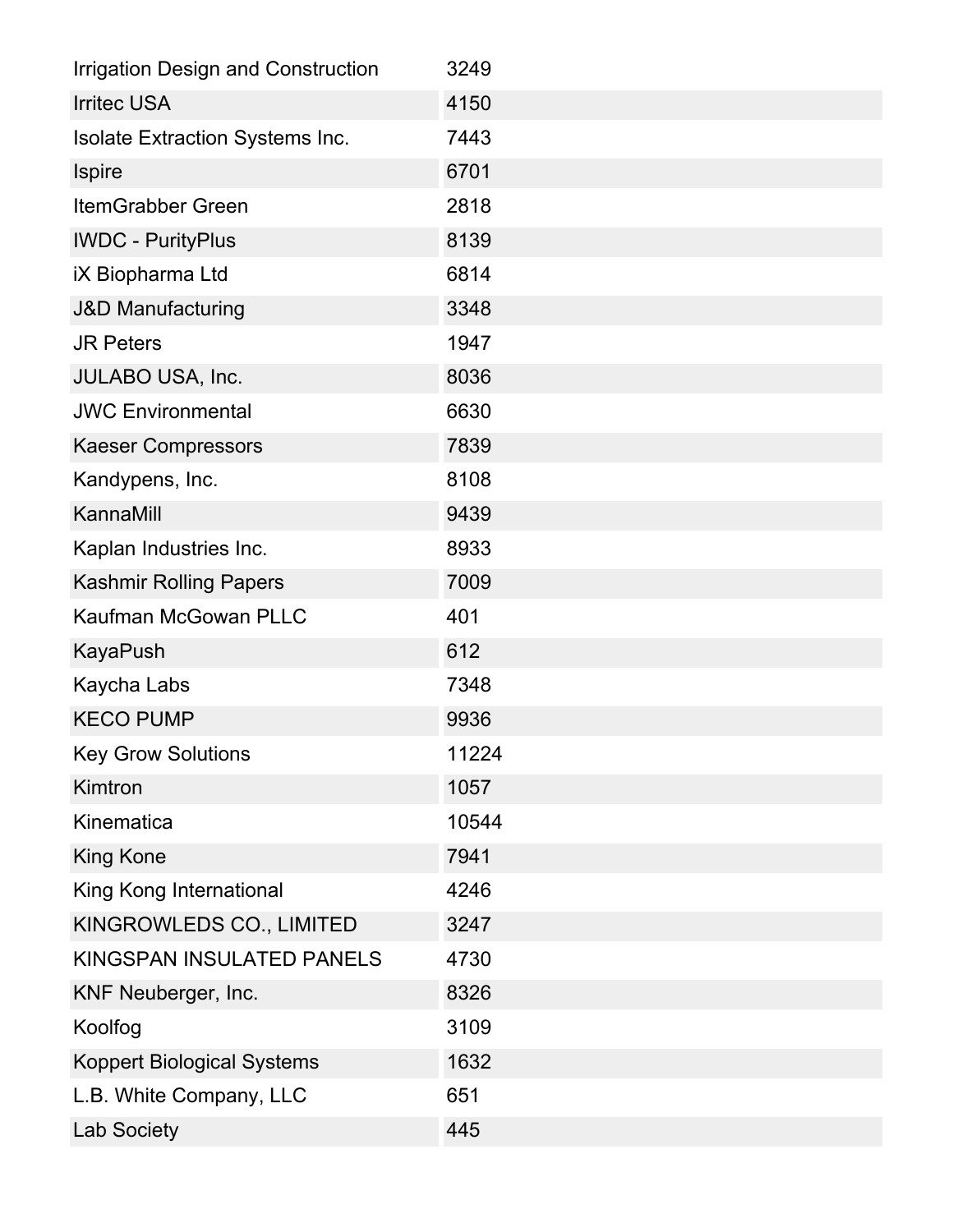| Labeltronix                                  | 7736       |
|----------------------------------------------|------------|
| LabWare, Inc.                                | 9827       |
| Lakeland Industries, Inc.                    | 7840       |
| Latini-Hohberger Dhimantec Inc.              | 8257       |
| <b>LAUDA BRINKMANN</b>                       | 8343       |
| <b>Leaf Trade</b>                            | 3721       |
| LeafLink, Inc.                               | 717        |
| LeafLocker                                   | 6626       |
| LeafyPack                                    | 7945       |
| Ledestar Optoelectronic technology<br>Co.ltd | 3750       |
| Leybold USA Inc.                             | 8543       |
| <b>LFA MACHINES DFW</b>                      | 8730       |
| <b>Lifetime Coatings LLC</b>                 | 1335       |
| <b>Lightning Labels</b>                      | 6636       |
| Linde                                        | 3440       |
| Linhardt GmbH & Co.KG                        | 7147       |
| <b>Link4 Corporation</b>                     | 4228       |
| Live Guard Tech                              | 2413       |
| Lokree Vapes                                 | 9410       |
| LorAnn Oils                                  | 7803       |
| Lower Exhibitor Spotlight Theater            | 5247       |
| Lowtemp Industries, LLC                      | 9842       |
| <b>Ludvig Svensson</b>                       | 1627       |
| Luna Technologies                            | 8127       |
| LuvBuds, LLC                                 | 7817, 7818 |
| <b>LuxLeaf Packaging</b>                     | 10139      |
| M.A.N.S. Distributors, Inc.                  | 2444       |
| <b>Mach Technologies</b>                     | 7827       |
| <b>Mactec Packaging</b>                      | 7651       |
| <b>Macurco Gas Detection</b>                 | 9452       |
| Mammoth                                      | 4053       |
| <b>Maratek</b>                               | 9157       |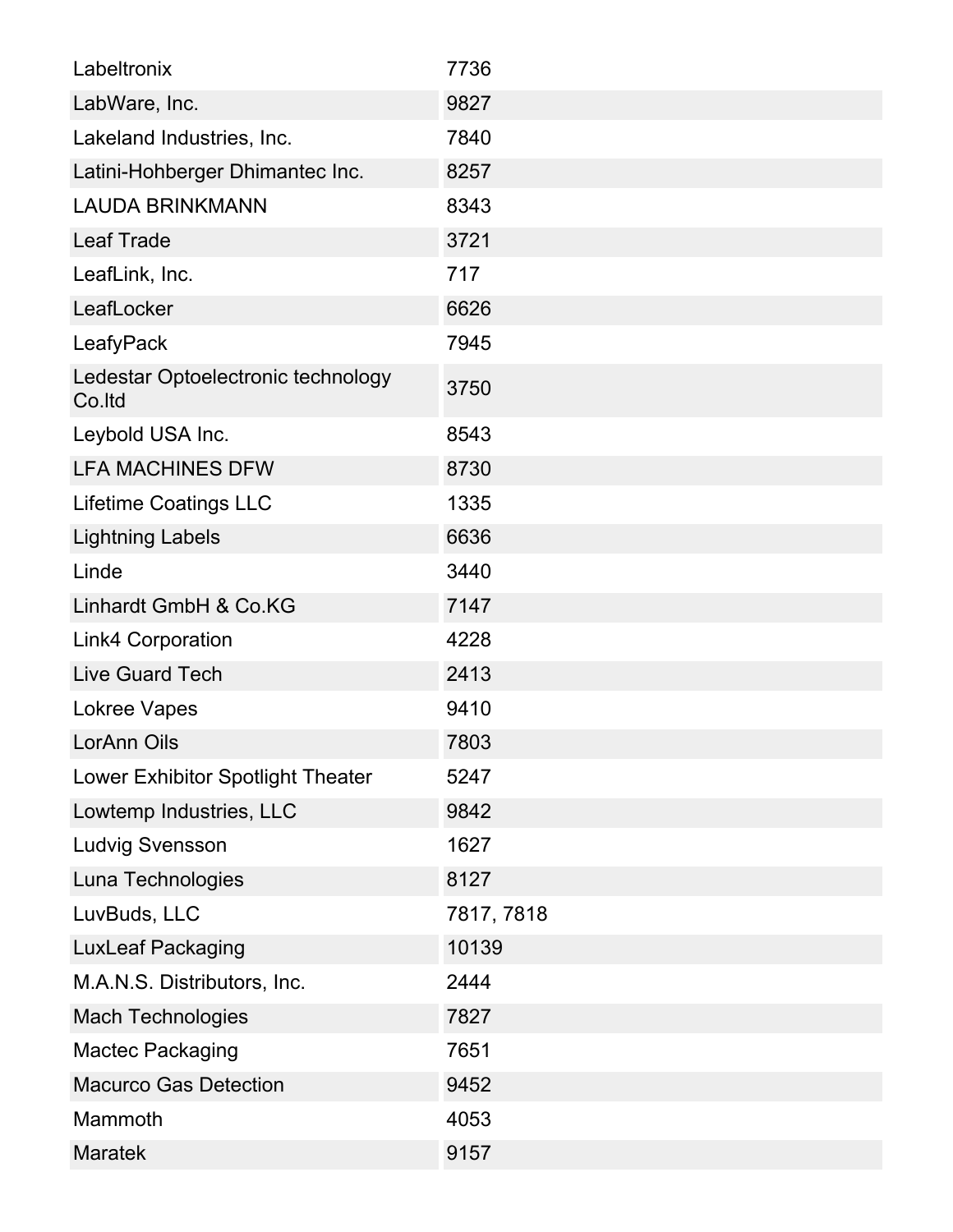| <b>March Networks</b>                        | 413        |
|----------------------------------------------|------------|
| <b>Marcum LLP</b>                            | 1012       |
| Marijuana Marketing Xperts                   | 3920       |
| Marijuana Packaging by A&A Global<br>Imports | 6643       |
| <b>Martini Incentives</b>                    | 8353       |
| <b>Master Garden Nutrients</b>               | 5339       |
| Master Plant-Prod Inc.                       | 4738       |
| <b>MAXCORE</b>                               | 8411       |
| McGowan Industries, Inc.                     | 5239       |
| McKim & Creed, Inc.                          | 4227       |
| Meadow                                       | 7300       |
| <b>Media Bros LLC</b>                        | 6651       |
| <b>MEDIC GROW</b>                            | 1347       |
| <b>Medicoir</b>                              | 2347       |
| MedTech International Group                  | 7551, 8016 |
| <b>Melt-to-Make Gummies</b>                  | 8244       |
| Memmert USA, LLC                             | 8038       |
| <b>MFG Tray Company</b>                      | 8427       |
| <b>MGO LLP</b>                               | 1117       |
| Mi Farm Pod                                  | 3646       |
| <b>MicroCool</b>                             | 4633       |
| Microfluidics International Corporation      | 8444       |
| <b>MIIM Horticulture</b>                     | 1534       |
| <b>Milestone</b>                             | 9736       |
| Millipore Sigma                              | 8330       |
| <b>MISHMASH</b>                              | 6901       |
| Mixtron S.R.L.                               | 4345       |
| <b>MJBizCon Press Room</b>                   | 8737       |
| <b>MJM</b> Install                           | 4539       |
| MJ-Tech Fogsystems North-America.            | 1326       |
| <b>MK Lighter</b>                            | 7909       |
| <b>MNP</b>                                   | 1119       |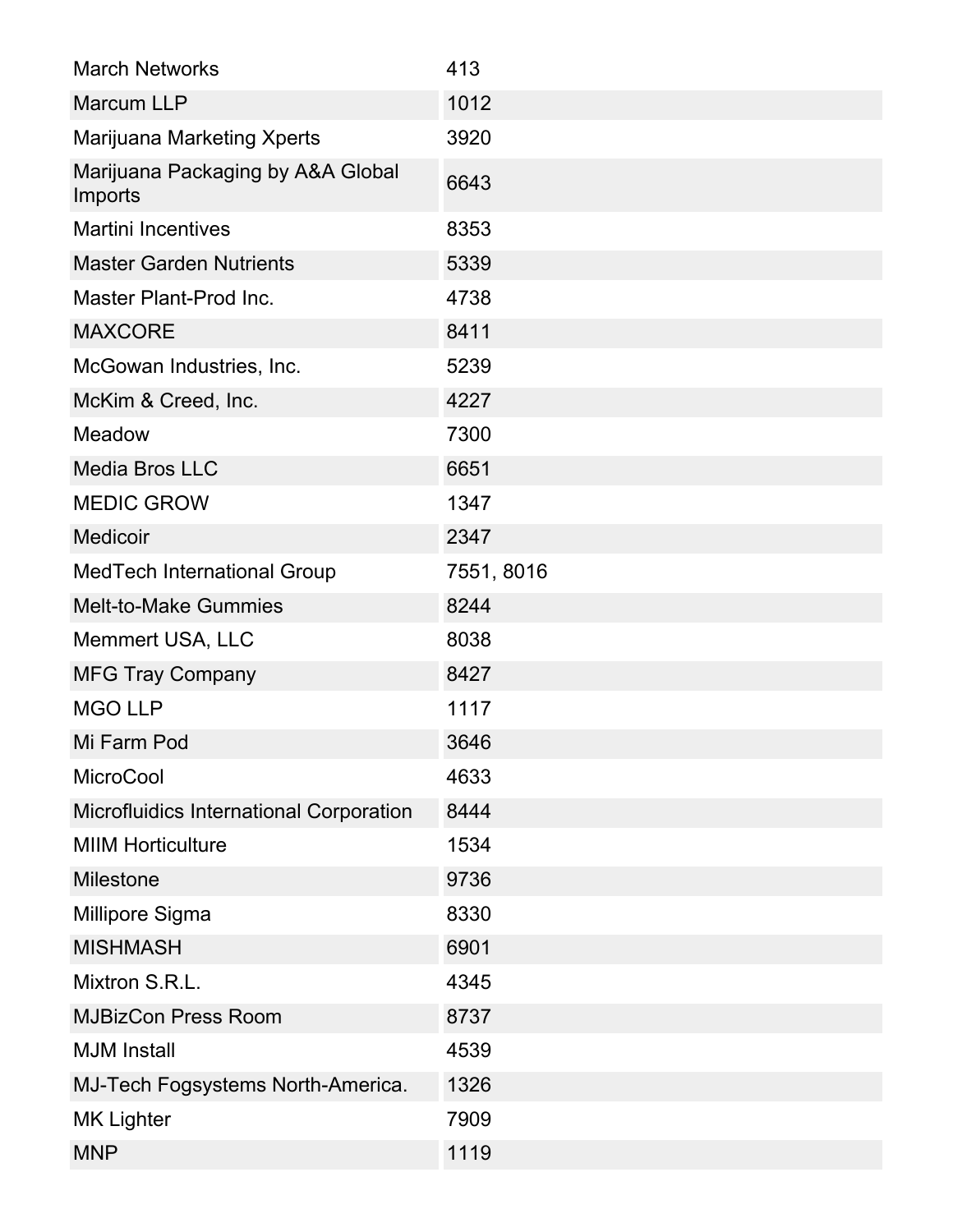| <b>Mobius</b>                                      | 9727  |
|----------------------------------------------------|-------|
| <b>Molear</b>                                      | 1547  |
| <b>Monkey King</b>                                 | 7210  |
| Montel Inc.   Grow More With Less<br><b>Space®</b> | 3437  |
| <b>Montroy Sign and Graphic Products</b>           | 11139 |
| <b>Morrison Container Handling Solutions</b>       | 6951  |
| <b>MRX Technologies</b>                            | 6751  |
| MTA-USA, LLC.                                      | 8231  |
| Mudanjiang Hengfeng Paper Co., Ltd                 | 8307  |
| <b>MULTIPOND America Inc</b>                       | 8037  |
| <b>MUNCH Machine</b>                               | 9333  |
| Nanografix                                         | 6911  |
| National Engineering & Consulting, Inc.            | 1919  |
| Navac INC                                          | 7238  |
| <b>Navisite</b>                                    | 2412  |
| <b>Neatleaf</b>                                    | 1116  |
| <b>NECANN</b>                                      | 500   |
| <b>Netafim USA</b>                                 | 2245  |
| <b>Netwatch North America</b>                      | 1016  |
| New World Packaging                                | 11039 |
| <b>Next G3N Greenhouse</b>                         | 1645  |
| NextLight                                          | 1339  |
| <b>North American Greenhouses</b>                  | 4439  |
| Northwestern Extract Co.                           | 7242  |
| <b>Nspire by KC Store Fixtures</b>                 | 8917  |
| Nucl3o-LV, LLC                                     | 8711  |
| Nuova Pasquini e Bini Spa                          | 4538  |
| <b>Nuravine</b>                                    | 747   |
| <b>NuStream Filtration</b>                         | 4231  |
| O2VAPE                                             | 6617  |
| <b>Oblige Supply Company</b>                       | 10938 |
| <b>Ocean Pak Brands</b>                            | 6700  |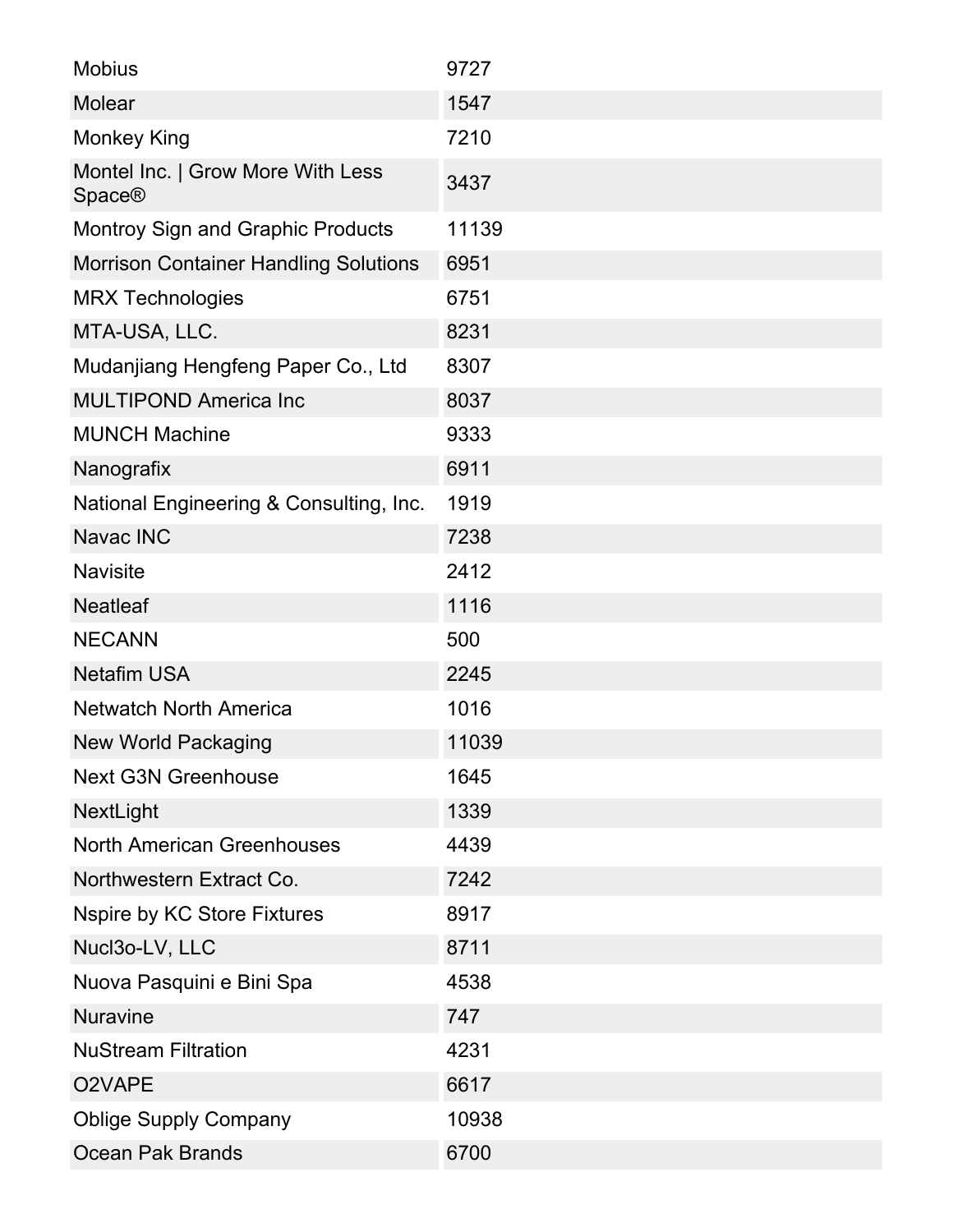| Octave                                           | 6704, 6907 |
|--------------------------------------------------|------------|
| <b>OG Cannabis Insurance</b>                     | 1120       |
| <b>Omega Equipment &amp; Supply</b>              | 2916       |
| On Target Spray Systems                          | 3136       |
| <b>Once Again Nut Butter</b>                     | 10331      |
| <b>ONGROK</b>                                    | 8111       |
| Onset - HOBO Data Loggers                        | 1056       |
| Onsharp                                          | 2420       |
| Orange Photonics Inc.                            | 2221       |
| <b>Outlaw Technology</b>                         | 6709       |
| Pacific Coast Agro System Inc.                   | 3851       |
| Pakage My Bud                                    | 7940       |
| Pall Corporation - Laboratory                    | 7729       |
| Paper Tube Co.                                   | 7739       |
| Parabit                                          | 1719       |
| Paragon Payroll                                  | 2218       |
| Patterson Fan Co.                                | 1432       |
| Paxxo                                            | 9437       |
| Paybotic                                         | 9017       |
| PayNet Systems, LLC                              | 1408       |
| PeopleGuru                                       | 818        |
| <b>PerkinElmer</b>                               | 8327       |
| PermaTherm                                       | 1017       |
| <b>Pharmco by Greenfield Global</b>              | 9638       |
| PhytoTech Labs, Inc                              | 748        |
| <b>PIC Solution Inc</b>                          | 7752       |
| <b>Pipp Horticulture</b>                         | 3227       |
| <b>PJ Bold</b>                                   | 8145       |
| Plant Revolution, Inc.                           | 3747       |
| PodTronix                                        | 6727       |
| Polar Global HVAC Systems North<br>America, Inc. | 4324       |
| POLN8 powered by 420 Financial                   | 801        |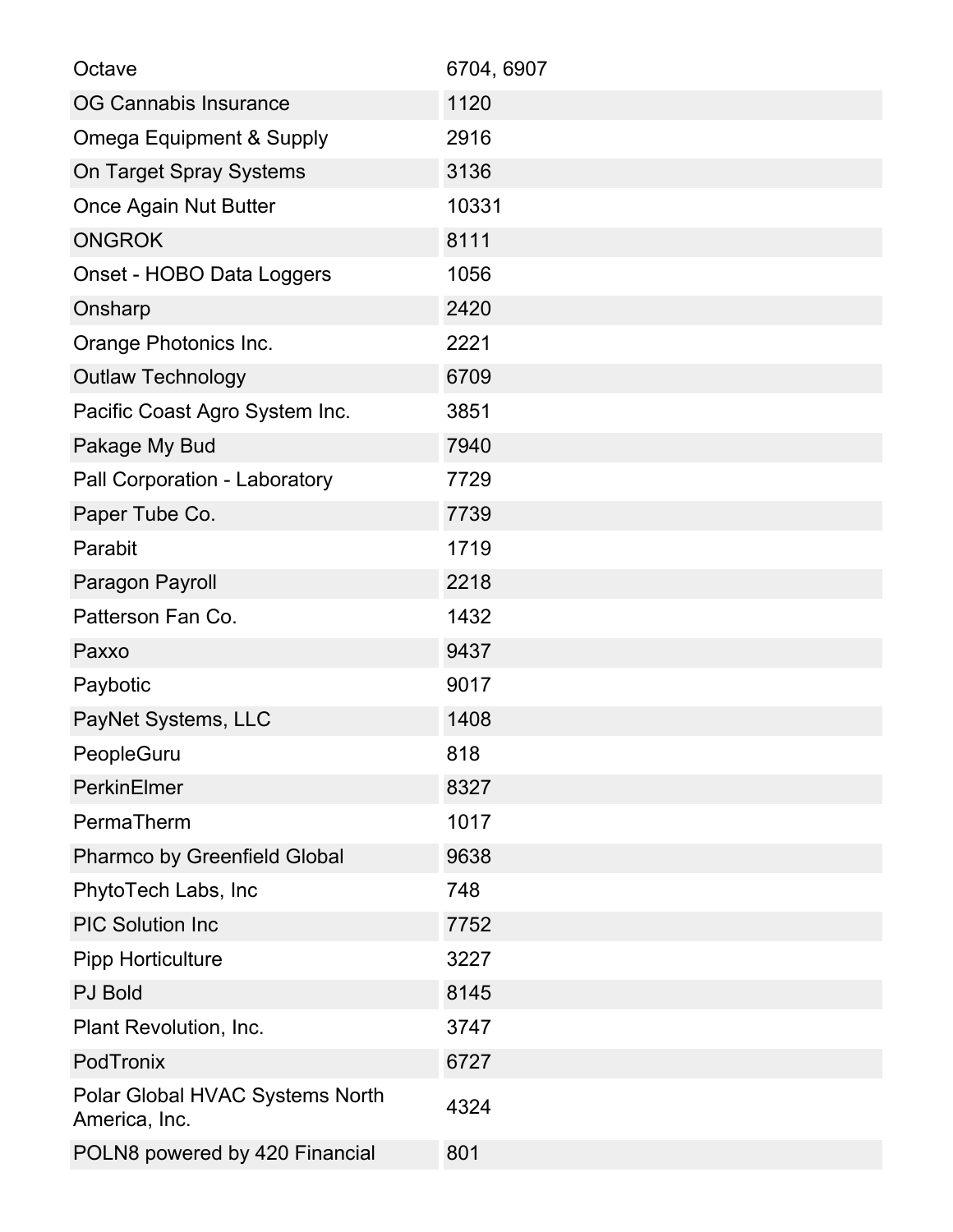| Polysprout™                                                       | 6948 |
|-------------------------------------------------------------------|------|
| Pope Scientific, Inc.                                             | 7427 |
| PortaFab Corporation                                              | 1351 |
| POSaBIT, Inc.                                                     | 6713 |
| PouchMark                                                         | 7648 |
| Powerland Technology, Inc.                                        | 1747 |
| <b>Precision Extraction Solutions</b>                             | 433  |
| <b>Predictive Nutrient Solutions</b>                              | 4339 |
| Prepara                                                           | 6707 |
| PreRoll-Er                                                        | 6837 |
| Presspart Manufacturing Ltd.                                      | 8043 |
| Priva                                                             | 1527 |
| Processing, Packaging and Lab<br><b>Services Recharge Station</b> | 7437 |
| Professional Label Solutions, LLC                                 | 7012 |
| <b>PRO-MIX®</b>                                                   | 2045 |
| Prospiant                                                         | 2835 |
| Puffco                                                            | 6809 |
| Pure Hemp® & Smoking® Rolling<br>Papers and Pre-Roll Cones        | 7816 |
| <b>Pure Life Carbon</b>                                           | 3356 |
| <b>PURE5 Extraction</b>                                           | 8929 |
| <b>Puren Solutions</b>                                            | 2044 |
| <b>PurePressure</b>                                               | 439  |
| PuroGen                                                           | 1419 |
| <b>Pyrite Trading Company LLC</b>                                 | 9031 |
| QC SUPPLY                                                         | 2118 |
| Qredible                                                          | 1420 |
| Qsonica                                                           | 7738 |
| QUADREL LABELING SYSTEMS                                          | 8450 |
| Quadro Engineering Corp.                                          | 8442 |
| Quest                                                             | 1927 |
| Rad Source Technologies Inc.                                      | 827  |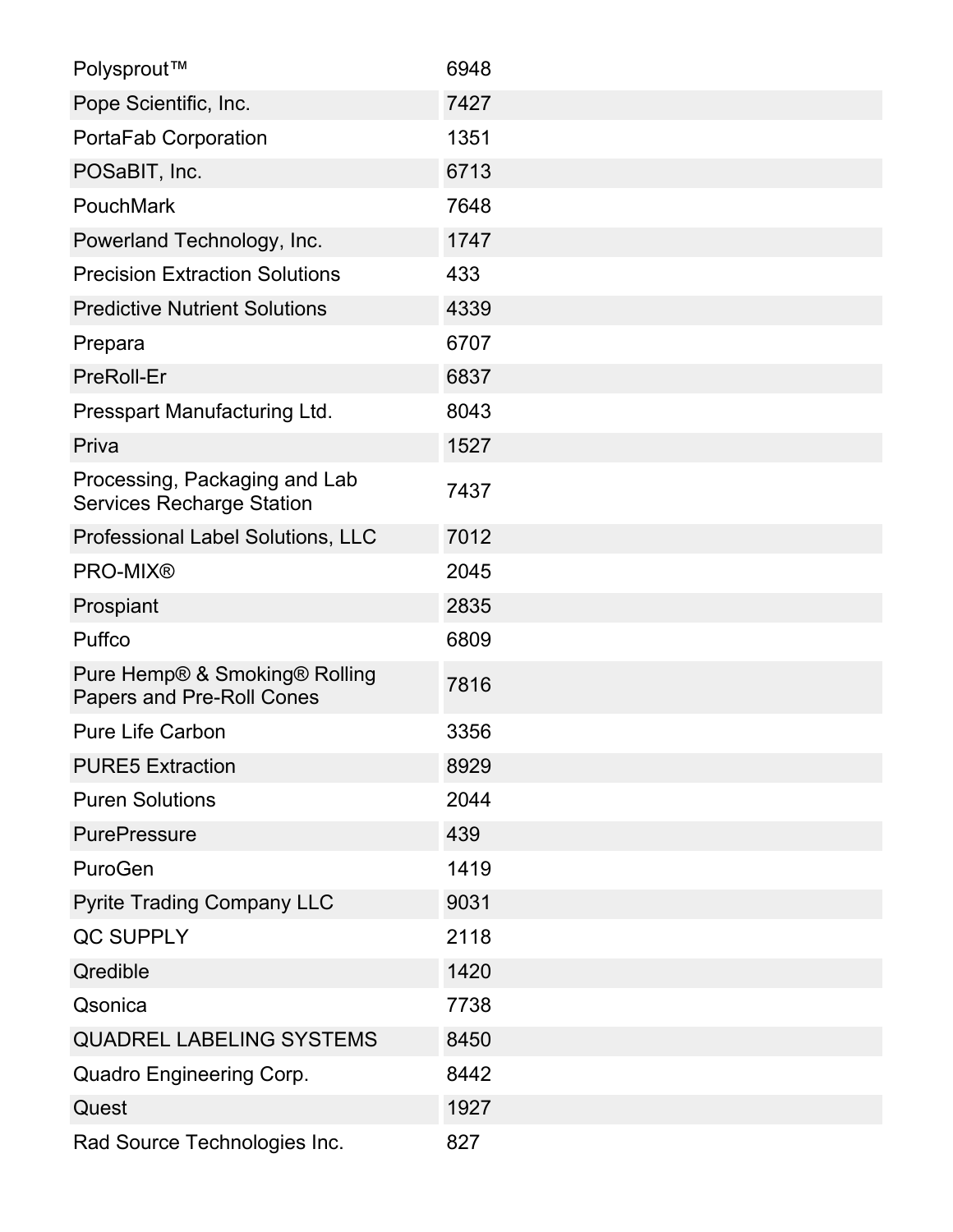| Radio Frequency Co., Inc.                                  | 7936 |
|------------------------------------------------------------|------|
| <b>Rapid Grow LED</b>                                      | 1451 |
| <b>Red Rocks Insurance</b>                                 | 1312 |
| <b>Redbud Advisors, LLC</b>                                | 1409 |
| <b>Rees Scientific</b>                                     | 9540 |
| Regrow                                                     | 712  |
| <b>RELEAFY</b>                                             | 8113 |
| reMind                                                     | 1813 |
| <b>Resource Label Group</b>                                | 8344 |
| Retail / Dispensary Recharge Station                       | 8601 |
| <b>Revelry Supply</b>                                      | 8218 |
| <b>Revolution Retail Systems</b>                           | 8716 |
| <b>Rhythm Cultivation Solutions &amp;</b><br>Services, LLC | 3035 |
| <b>Ridder</b>                                              | 1051 |
| <b>Right Stuff Equipment</b>                               | 7637 |
| Riococo                                                    | 638  |
| RKI Instruments, Inc.                                      | 7838 |
| <b>Roberts Gordon LLC</b>                                  | 3638 |
| <b>Rocket Seeds</b>                                        | 4839 |
| <b>RollPros</b>                                            | 7045 |
| <b>Root Pouch</b>                                          | 7716 |
| <b>Root Sciences</b>                                       | 9137 |
| <b>Royal Gold</b>                                          | 1435 |
| <b>Royal Supply</b>                                        | 6946 |
| Rx Green Technologies                                      | 2944 |
| <b>Rycon Construction Inc</b>                              | 4225 |
| <b>SAF Tehnika</b>                                         | 3549 |
| Safe Harbor Financial                                      | 2018 |
| <b>Salal Credit Union</b>                                  | 3419 |
| Sana Packaging                                             | 6944 |
| Sanuvox Technologies                                       | 3245 |
| Sartorius Chromatography Equipment                         | 7137 |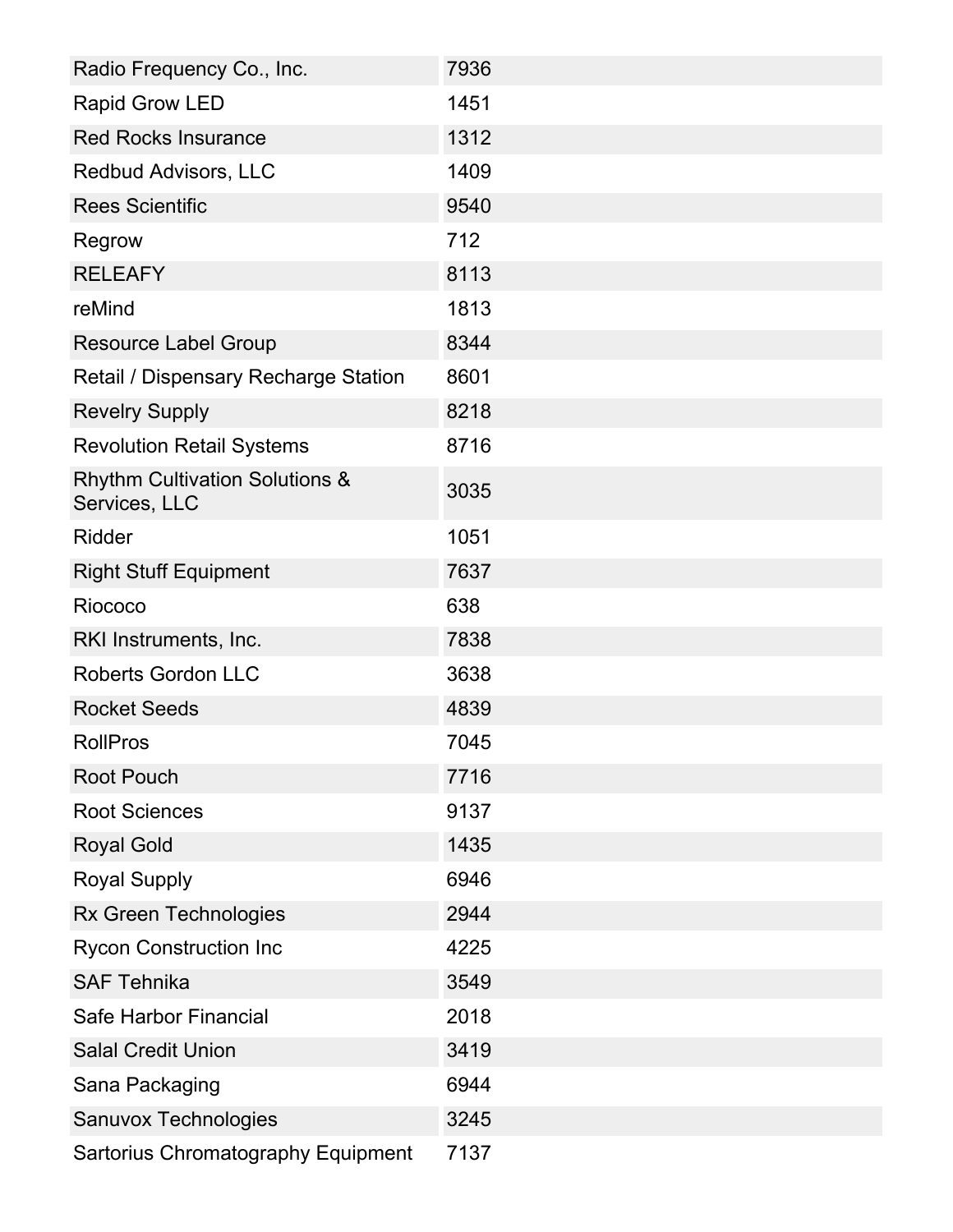| <b>Sauce Terps</b>                        | 10129      |
|-------------------------------------------|------------|
| Savage Bros Co                            | 8156       |
| Savenseal.com Itd                         | 6509       |
| Schwazze                                  | 3007       |
| <b>Scynce LED</b>                         | 1844, 1845 |
| Seapearl Reserch & Production, Inc        | 3650       |
| Securitech                                | 1021       |
| Seidel GmbH & Co. KG                      | 7042       |
| SEMPERMED USA, INC.                       | 6640       |
| <b>SEO Guarantee</b>                      | 812        |
| <b>Seven Point Packaging</b>              | 8528       |
| <b>Sevenpoint Interiors</b>               | 3219       |
| Shenzhen Alphagreen Vape Co., Ltd         | 8707       |
| Shenzhen Babyton Technology Co., Ltd      | 8515       |
| Shenzhen Guanke Technology Co., Ltd.      | 4739       |
| Shenzhen Homeselly Tech Co., Ltd.         | 4147       |
| Shenzhen SNC Opto Electronic Co.,<br>Ltd. | 2339       |
| Shenzhen SPV Technology Co., Ltd          | 6502       |
| Sherpa Space Inc.                         | 3547       |
| Shimadzu Scientific Instruments, Inc.     | 8227       |
| Shivvers Manufacturing, Inc.              | 3337       |
| SidSam Formilan Machines Pvt Ltd          | 8256       |
| Siebert   Certent                         | 517        |
| Sierra Bags LLC                           | 636        |
| Signcomplex                               | 3350       |
| Signify                                   | 1327       |
| <b>Silver Bait</b>                        | 4733       |
| <b>Silver Bullet Water Treatment</b>      | 851        |
| Skillful International, LLC               | 10638      |
| <b>SKK Tech</b>                           | 6909       |
| <b>Skolnik Industries</b>                 | 7641       |
| SKYLIGHT LED INC.                         | 3651       |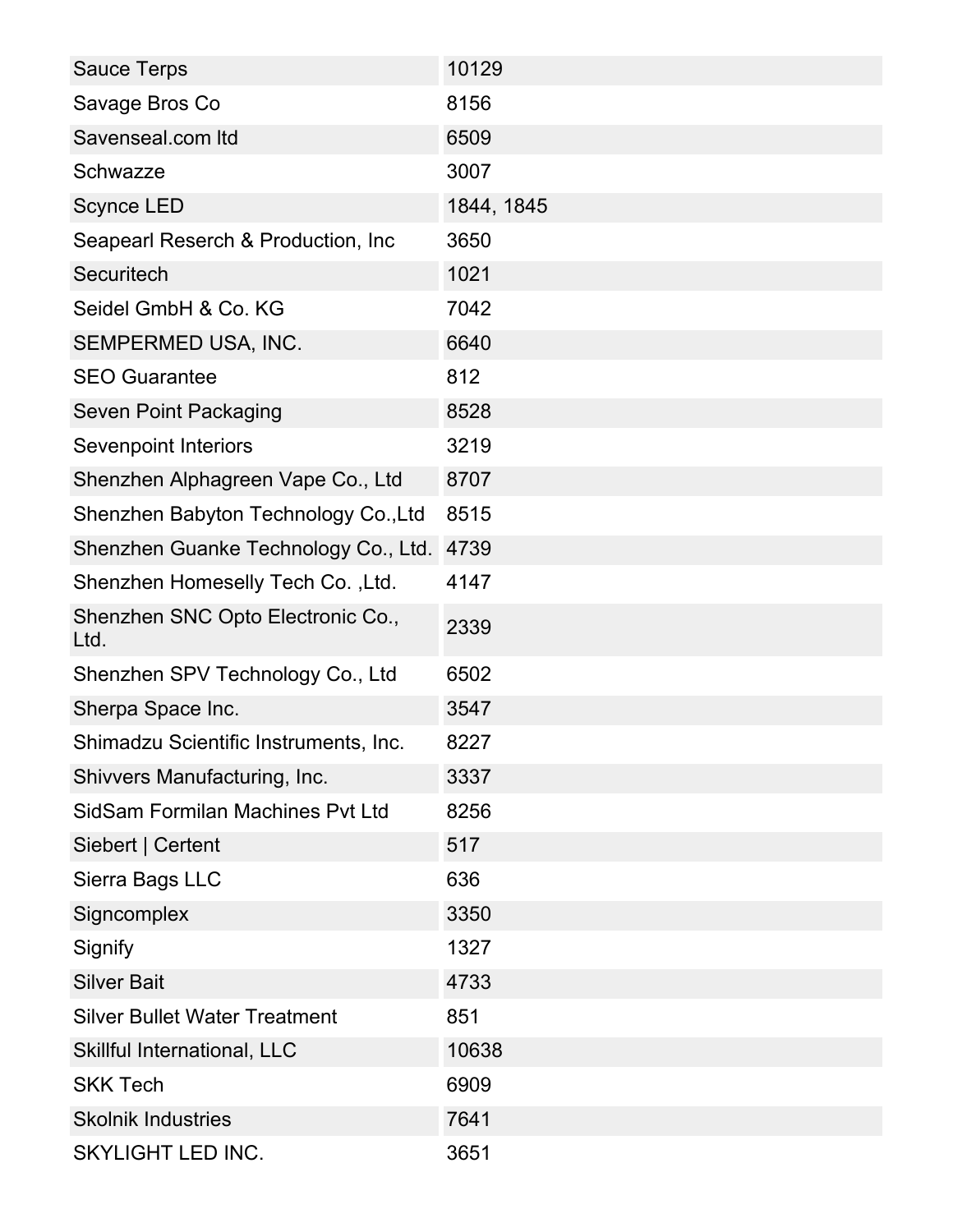| <b>Smart Fog</b>                            | 1728       |
|---------------------------------------------|------------|
| <b>Smart Pots</b>                           | 3838       |
| Smiss Technology Co., Ltd                   | 7611       |
| Smokezilla                                  | 7910       |
| <b>Snail Custom Rolling Papers</b>          | 3621, 8418 |
| SoCal Safe Company                          | 2919       |
| So-Low Environmental Equipment Co.,<br>Inc. | 9539       |
| <b>Spacesaver Corporation</b>               | 2436       |
| SpecGrade LED                               | 1233       |
| <b>Specialty Insurance Partners</b>         | 515        |
| Spectrum Technologies Inc                   | 3652       |
| Spee-Dee Packaging Machinery, Inc.          | 6947       |
| Speedee Trim                                | 3152       |
| <b>Speedy Sweep</b>                         | 713        |
| <b>Spotlight Media Corporation</b>          | 6808       |
| <b>SpringBIG</b>                            | 512        |
| <b>Sprung Structures</b>                    | 1156       |
| <b>SRS Conveyors</b>                        | 3134       |
| <b>SSE Group, LLC</b>                       | 9352       |
| <b>Stache Products</b>                      | 8212       |
| Star Micronics America, Inc.                | 7016       |
| <b>Starrco Grow Rooms</b>                   | 653        |
| <b>START</b> International                  | 7836       |
| <b>STAT Shots LLC</b>                       | 7050       |
| <b>Stealth Monitoring</b>                   | 1508       |
| <b>Stephen Gould Corporation</b>            | 11138      |
| Steri Technologies                          | 9451       |
| <b>STERIS</b>                               | 7145       |
| <b>STICK IT LABS LTD.</b>                   | 6500       |
| <b>STM Canna</b>                            | 7527       |
| <b>Stran Promotional Solutions</b>          | 2418       |
| Stratagon                                   | 3846       |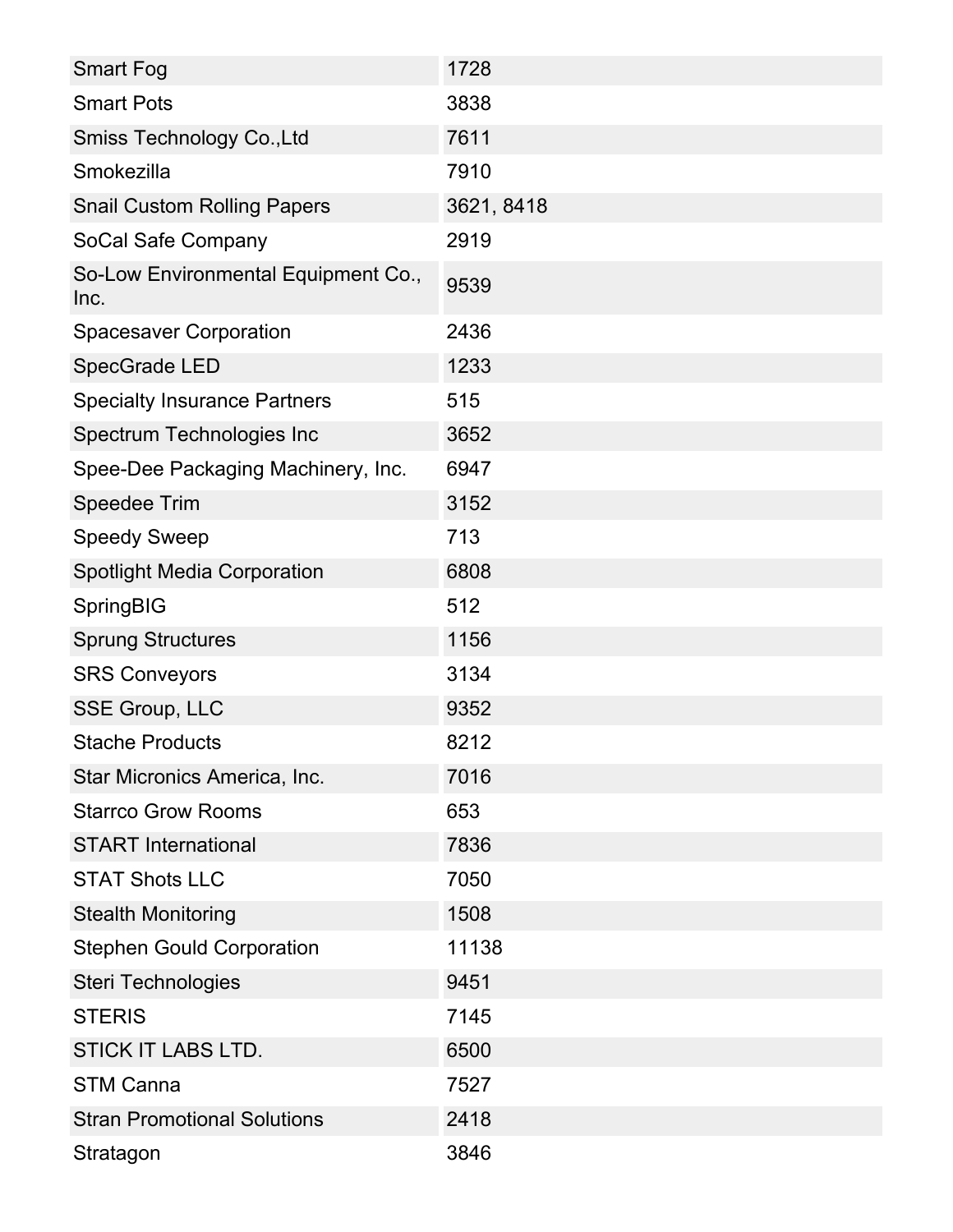| <b>Studio On Fire</b>                       | 10539      |
|---------------------------------------------|------------|
| <b>Stuffed &amp; Stacked</b>                | 7851       |
| <b>Summit Research</b>                      | 2417       |
| <b>Sunset Packaging by Fluted Partition</b> | 8342       |
| <b>Supreme Energy Technology INC</b>        | 4149       |
| Sure Lock Packaging, INC.                   | 7727       |
| <b>Surfside</b>                             | 3521       |
| <b>Surna Cultivation Technologies</b>       | 927        |
| Tach IT                                     | 7650       |
| Take-a-Label, Inc                           | 7051       |
| <b>Tanis OTC Candy Equipment</b>            | 7627       |
| <b>Taylor</b>                               | 7944       |
| <b>Technobis Crystallization Systems</b>    | 7847       |
| Tecogen                                     | 8153       |
| <b>TEKLYNX</b>                              | 8328       |
| Temeka Group Inc                            | 7015, 721  |
| <b>Terpene Warehouse</b>                    | 9937       |
| <b>THC Label Solutions</b>                  | 6927, 8537 |
| <b>THC Living</b>                           | 7513       |
| The DigiVac Company                         | 7742       |
| The Elevation Bar & Lounge                  | 7401       |
| The Flavor Co.                              | 6806       |
| The HC Companies                            | 3633       |
| The Joint Bar & Lounge                      | 2639       |
| The Packaging Company                       | 10030      |
| The Safe Gal                                | 2508       |
| The Terpene Store                           | 7537       |
| <b>The United Green</b>                     | 2406       |
| <b>Thermal Care</b>                         | 7543       |
| Thermaline, Inc.                            | 9029       |
| <b>Thomas Scientific</b>                    | 7842       |
| Thompson Duke Industrial, LLC               | 8437       |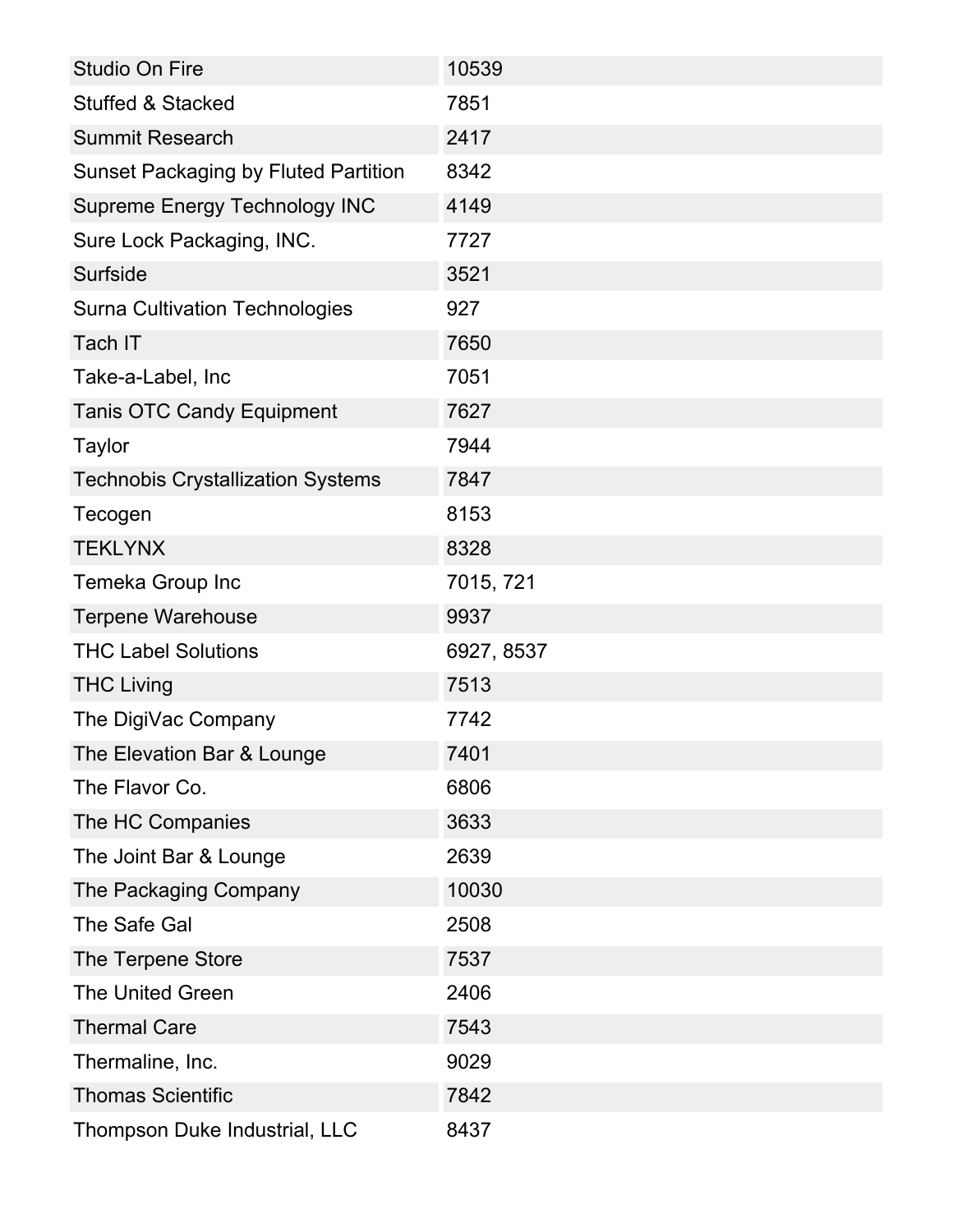| <b>Thrive Agritech</b>                   | 3645  |
|------------------------------------------|-------|
| <b>ThrivePOP</b>                         | 1213  |
| Tidel                                    | 1713  |
| <b>TO Plastics Inc</b>                   | 3735  |
| Tomric Systems, Inc.                     | 6737  |
| <b>Tom's Tumble Trimmer</b>              | 2039  |
| <b>TopBar Vape</b>                       | 8614  |
| <b>Transpring Technology</b>             | 9011  |
| <b>Treeform Packaging Solutions LLC</b>  | 9530  |
| <b>Trilogene Seeds</b>                   | 11131 |
| Triminator                               | 9527  |
| Trimpro                                  | 1445  |
| <b>Trinity Greenhouse Structures</b>     | 4125  |
| TrolMaster/ThinkGrow by HRG              | 939   |
| <b>True Terpenes</b>                     | 1739  |
| <b>Truffly Made</b>                      | 8251  |
| <b>Trusscore</b>                         | 3551  |
| <b>TruSteel</b>                          | 8027  |
| <b>Trym</b>                              | 409   |
| <b>TSRgrow</b>                           | 1651  |
| <b>Twenty20 Solutions</b>                | 2013  |
| <b>UbiGro</b>                            | 4331  |
| uKera Lab                                | 8911  |
| <b>Universal Background Screening</b>    | 705   |
| <b>Upper Exhibitor Spotlight Theater</b> | 11347 |
| Upscale                                  | 4438  |
| urban-gro, Inc.                          | 2727  |
| Urschel Laboratories Inc                 | 9443  |
| <b>US Medical Glove</b>                  | 10345 |
| <b>UtekTik</b>                           | 10838 |
| <b>UvOnAir</b>                           | 4431  |
| Vaisala                                  | 3841  |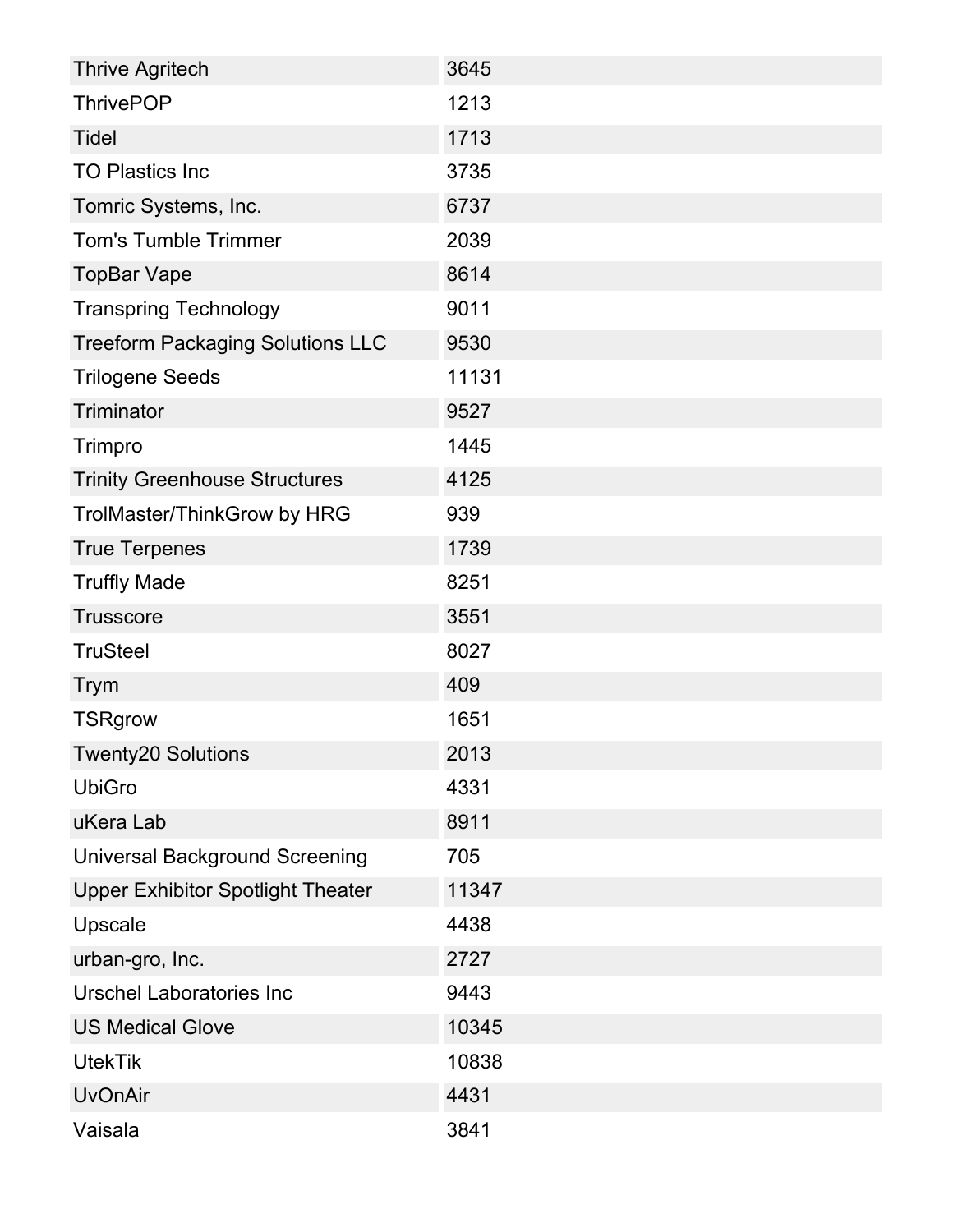| Van der Knaap USA LLC                  | 2240  |
|----------------------------------------|-------|
| Vangst                                 | 1318  |
| Vape-Jet                               | 6851  |
| <b>VC999 Packaging Systems</b>         | 9737  |
| Velosio                                | 1308  |
| <b>Ventiv Design</b>                   | 7150  |
| Verilytix                              | 5130  |
| <b>VidaWool by Owens Corning</b>       | 2445  |
| <b>Viridescent Realty Trust</b>        | 709   |
| Viridian Staffing                      | 1821  |
| <b>Virtual Packaging</b>               | 6950  |
| Viscon Medicinal Crops.                | 1551  |
| <b>Vist Labs LLC</b>                   | 947   |
| Vista IT Systems Inc                   | 1621  |
| VJ Electronix, Inc                     | 11142 |
| <b>VOLT Grow</b>                       | 3351  |
| Volu                                   | 9005  |
| <b>Vortex Sales Group</b>              | 7041  |
| <b>Vostermans Ventilation Multifan</b> | 3141  |
| <b>Wadsworth Control Systems Inc.</b>  | 3339  |
| <b>Waters Corporation</b>              | 8526  |
| <b>Wave Freeze Dryers USA</b>          | 8047  |
| Webbgro                                | 4325  |
| Weber Packaging Solutions, Inc.        | 6845  |
| Webscale                               | 2019  |
| <b>WECO</b>                            | 1820  |
| Weifang Hotspot Imp.& Exp. Co., Ltd    | 5133  |
| Welch Vacuum by Ingersoll Rand         | 7249  |
| Western Steel Buildings, Inc.          | 2819  |
| <b>Willow Industries</b>               | 751   |
| <b>Wilson Safe Company</b>             | 2120  |
| Wood Bros Ind                          | 2953  |